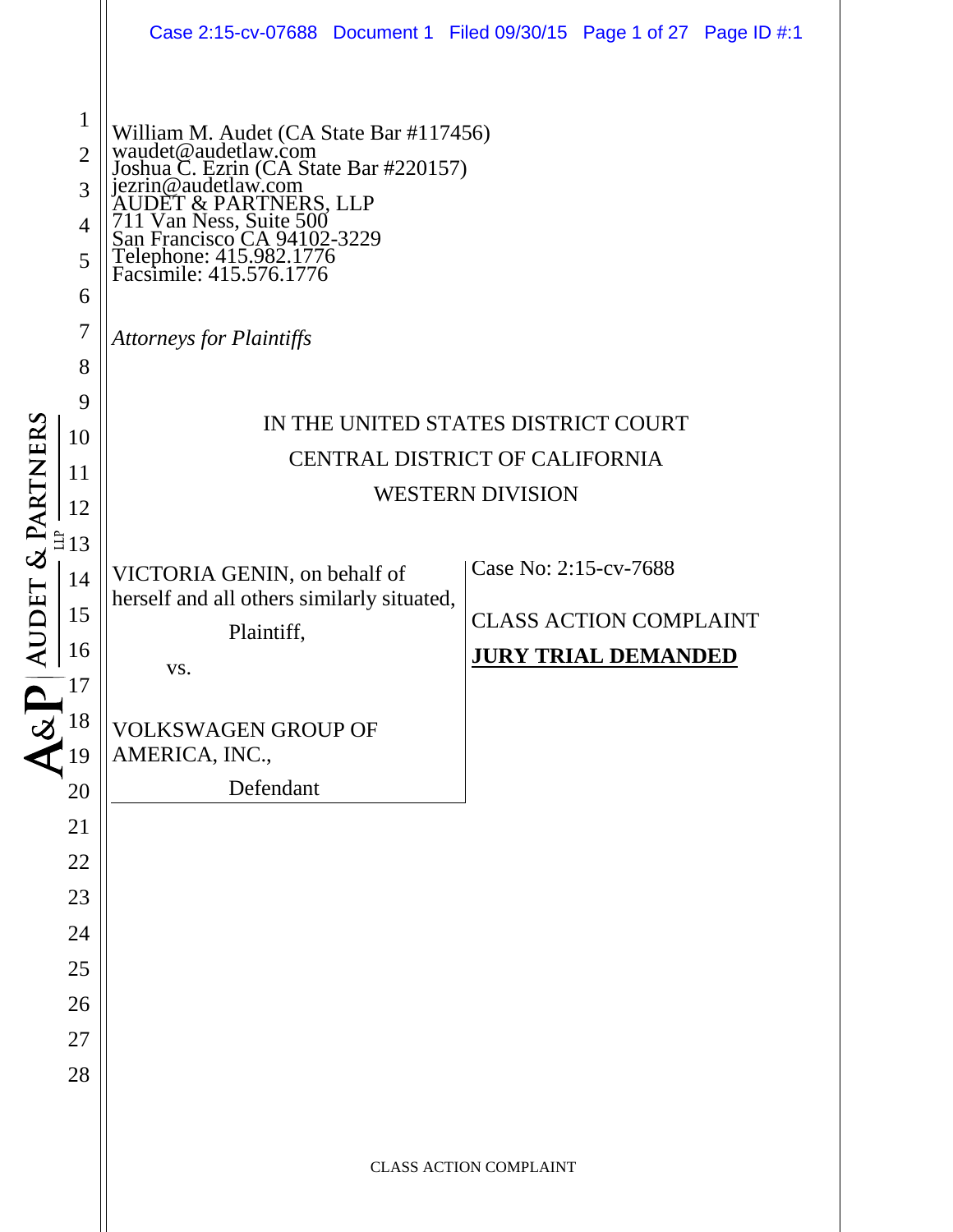Plaintiff Victoria Genin brings this action on behalf of herself and all others similarly situated against Defendant Volkswagen Group of America, Inc., stating as follows, upon information and belief, except as to the facts pertaining to herself which are based on personal knowledge:

#### **I. INTRODUCTION**

1. This case concerns the deliberate circumvention of federal and state environmental laws and regulations by Defendant Volkswagen Group of America, Inc. ("VWoA"). VWoA and its parent company Volkswagen A.G. and VW A.G's subsidiary Audi A.G. manufactured and sold hundreds of thousands of diesel powered passenger cars to consumers in the United States, which it falsely touted as being "clean" and efficient, and all of which contained software (or "defeat device") that was designed to and did fool governmental testing programs into finding the cars to be emissions compliant. These cars were certified for sale in the U.S. while in fact expelling 40 times the allowed amount of nitrogen oxides (NOx) into the air. Cynthia Giles, Assistant Administrator for the Office of Enforcement and Compliance Assurance at the Environmental Protection Agency, stated in a September, 18, 2015 EPA news release announcing a notice of violation served upon VWoA that "[u]sing a defeat device in cars to evade clean air standards is illegal and a threat to public health."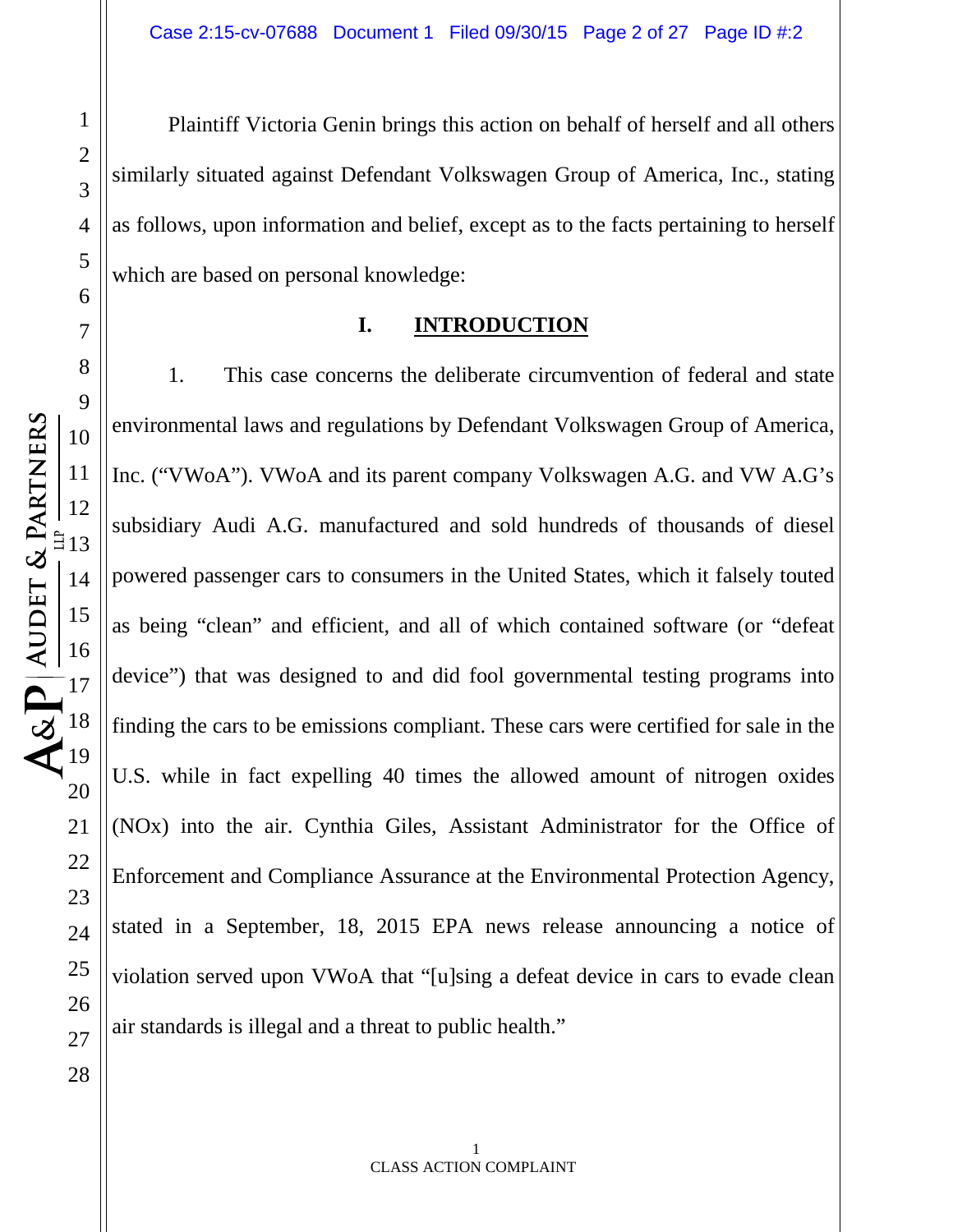2. Beyond the public health threat, the vehicles were not as advertised and were far from being "clean," and when they are brought into compliance as will be required under an EPA-mandated recall, they will suffer from reduced performance and reduced miles per diesel gallon consumed. The vehicles will accordingly be less desirable both to their current owners, who would not have purchased them had the truth been told (indeed, could not have purchased them as they would not have passed EPA certification), and will also be worth less in the secondary market.

### **II. PARTIES**

3. Plaintiff Victoria Genin is and was at all relevant times a resident of Granada Hills, California.

4. Defendant Volkswagen Group of America, Inc. ("VWoA" or "Defendant") is a corporation organized and existing under the laws of the state of New Jersey, with its principal place of business in Herndon, Virginia. VWoA is duly qualified and licensed to do business in the State of California, and in fact does business in all 50 states (including also the District of Columbia).

## **III. JURISDICTION AND VENUE**

5. This Court has jurisdiction over this action pursuant to 28 U.S.C. § 1332(d)(2). The matter in controversy in this class action exceeds \$5,000,000, exclusive of interest and costs, and some members of the class, including Plaintiff

1

2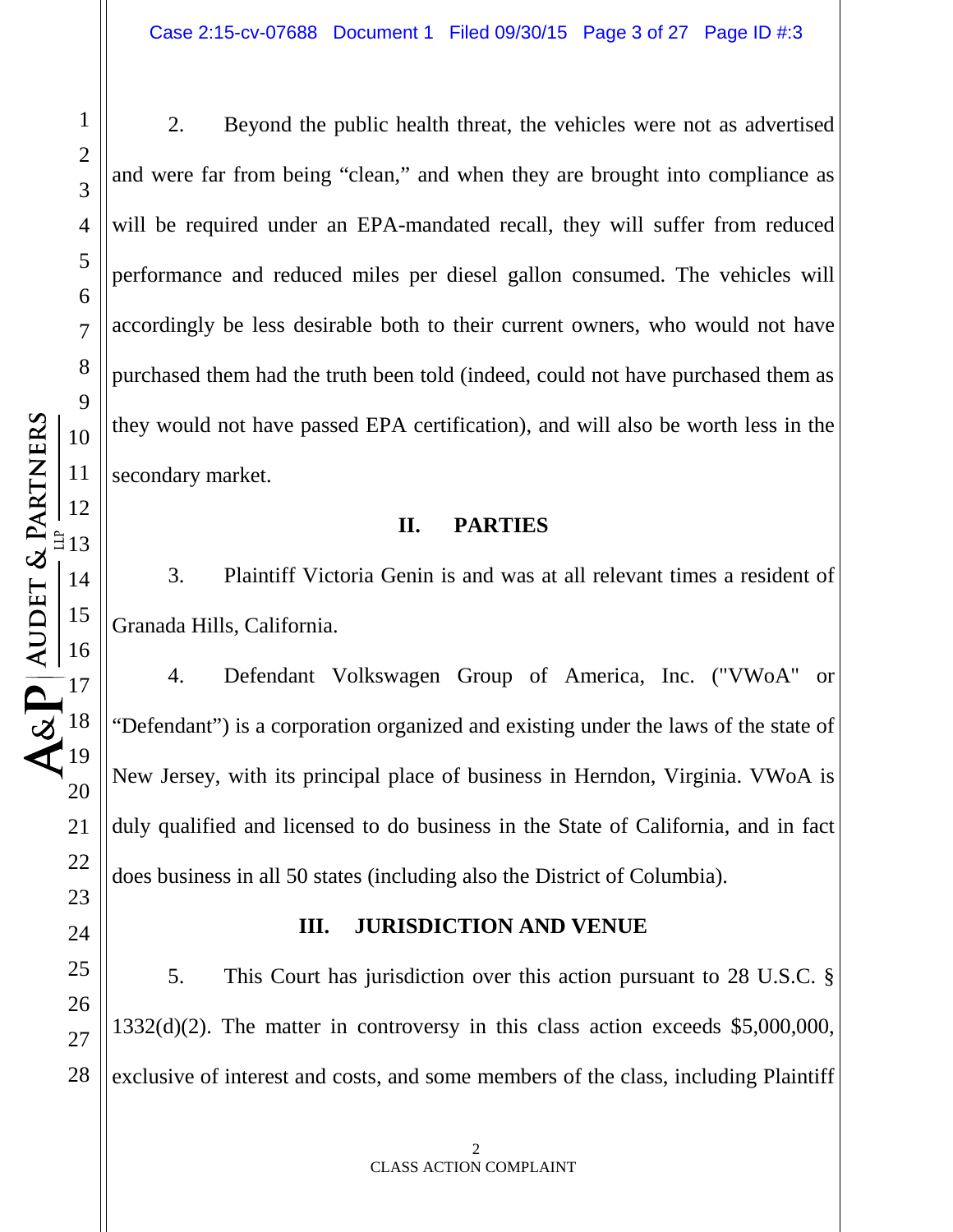Genin, are citizens of states other than the states in which VWoA is incorporated and has its principal places of business.

6. This Court has personal jurisdiction over VWOA because it is duly qualified and licensed to do business and in fact does substantial business in the State of California.

7. Venue is proper in this district pursuant to 28 U.S.C. §1391(b) because a substantial part of the events or omissions giving rise to Plaintiff's claims occurred in this District. Among other things, VWOA has operations and sales in this District.

## **IV. FACTUAL ALLEGATIONS**

# **A. VWoA's Marketing Campaign for "CleanDiesel"**

8. VWoA is a wholly-owned subsidiary of non-defendant Volkswagen A.G. [Aktiengesellshaft], the largest automobile manufacturing company in the world. Volkswagen A.G., headquartered in Wolfsburg, Germany, is the parent company of well-known brands including Volkswagen, Porsche, Audi, Lamborghini, Bentley, SEAT, and Skoda. It also sells motorcycles under the Ducati brand; and commercial vehicles under the MAN, Scania, NeoPlan and Volkswagen Commercial Vehicles brand names. Of these marques, Volkswagen, Audi, Bentley, Porsche, Bugatti and Lamborghini cars are marketed and sold in the United States to the general car-buying public through VWoA.

1

2

3

4

5

6

7

8

9

10

11

12

13

14

15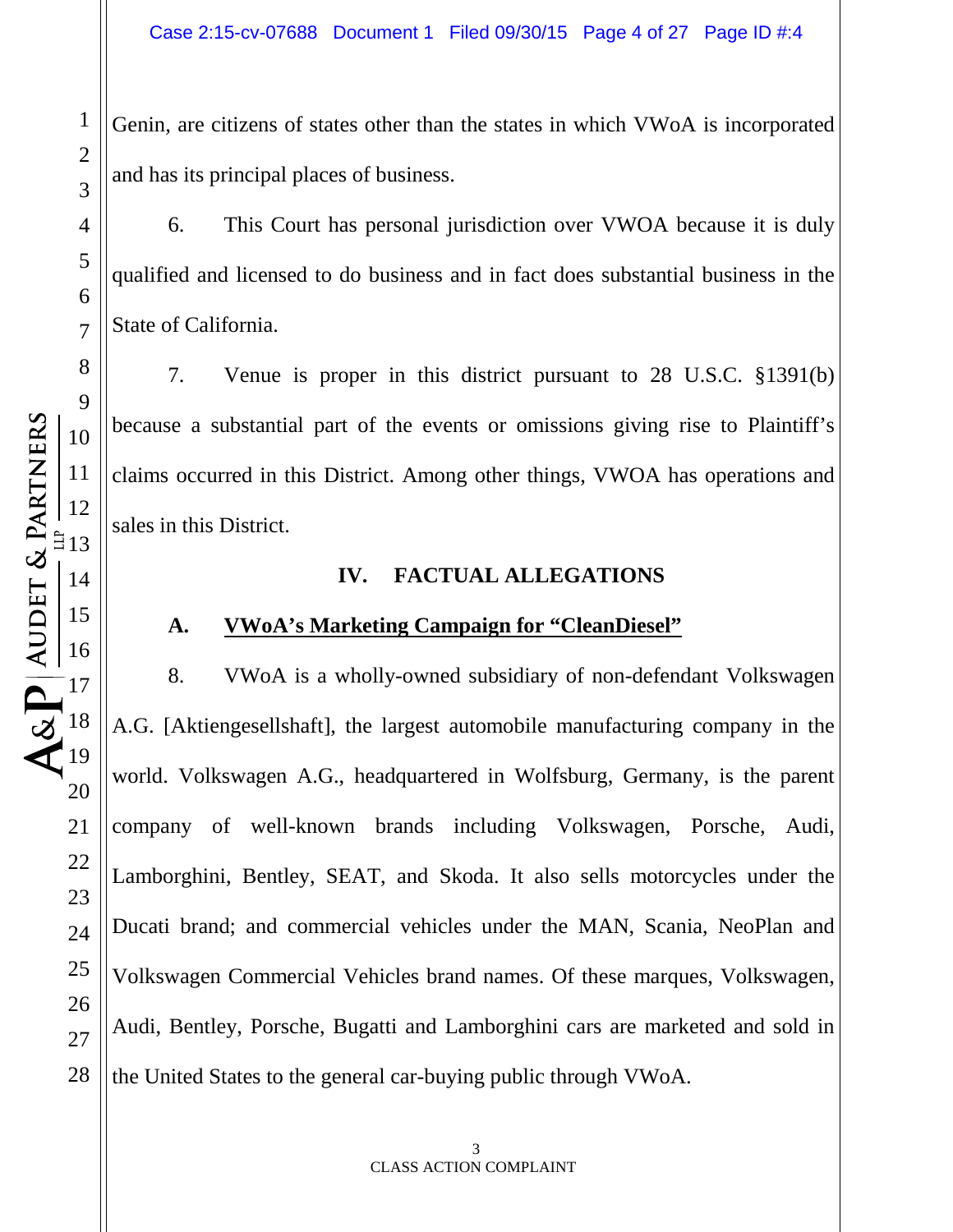9. Since the late 2000s, VWoA has marketed diesel-powered versions of certain of its Volkswagen and Audi cars, specifically, the Volkswagen Beetle, Jetta, Passat and Audi A3 as being better for the environment in that they polluted less, and as being more efficient in terms of gas mileage than previous diesel powered cars, while maintaining brisk performance in terms of the torque produced by the motors and consequent acceleration of the cars when driven. Indeed, the brochure for the 2015 Volkswagen Golf TDI Clean Diesel noted a range of 567 highway miles on a single tank, and that the "TDI Clean Diesel engine gives you long range without sacrifice." Consumers, including the named Plaintiff herein, purchased the subject vehicles noted above from the model year 2009 and forward (the "Affected Vehicles") in reliance on statements such as this.

10. Defendant's success is based in large part on promoting their diesel cars as "clean" and "green" vehicles. Indeed, being both highly efficient and "clean" are the centerpieces of Defendant's diesel engine marketing campaign. "Clean Diesel" is in the very name of the vehicles about which Defendant lied.

11. Defendant's outward concern for the environment is put forth beyond just the model names and purported attributes of their vehicles. For example, on the "Environment" page of its website, Volkswagen Group of America states that it takes "environmental responsibility very seriously. When it comes to making our cars as green as possible, Volkswagen has an integrated strategy focused on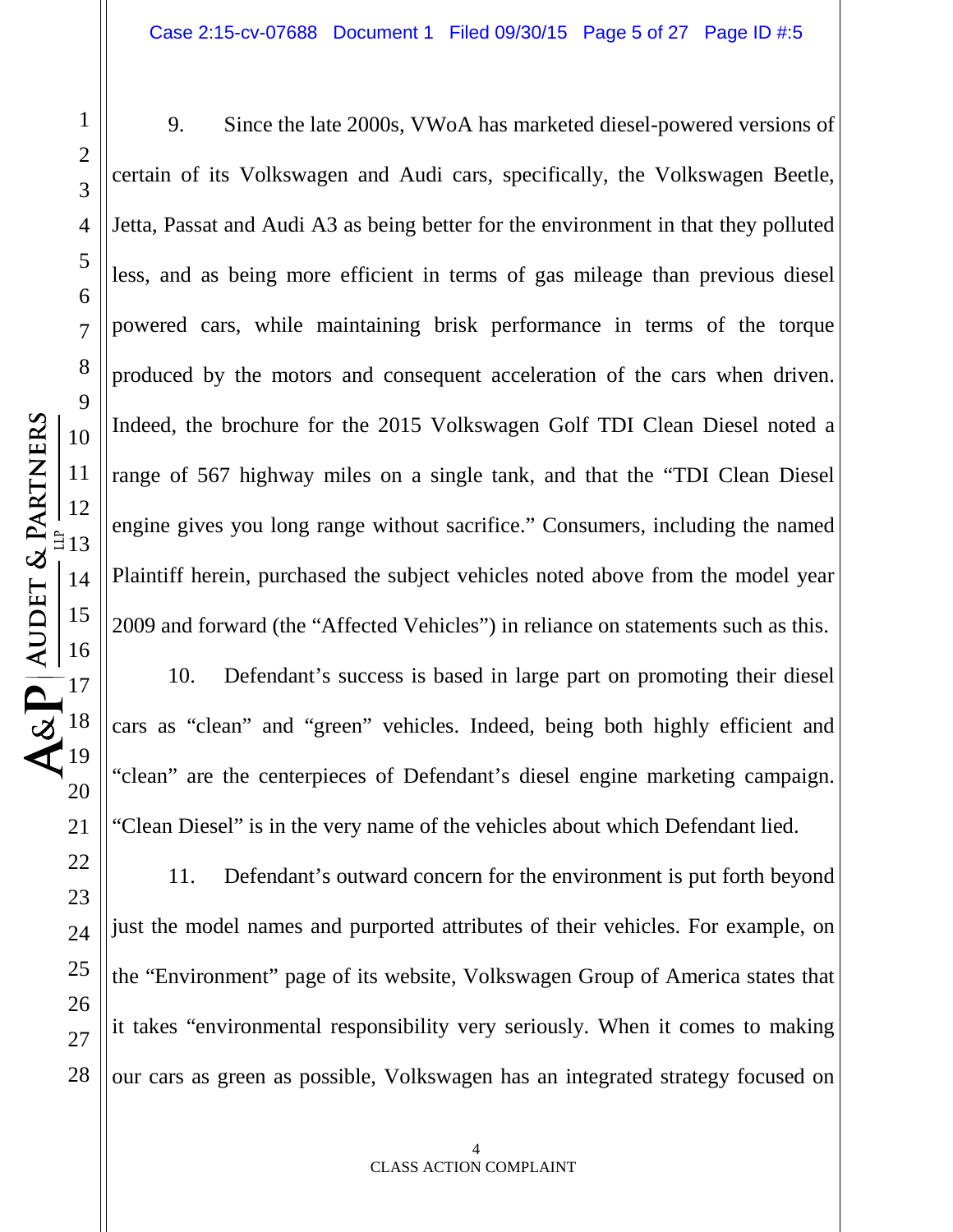reducing fuel consumption and emissions, building the world's cleanest diesel engines and developing totally new power systems, which utilize new fuel alternatives."

12. VWoA also trumpeted the fact that the Audi A3 TDI and VW Jetta TDI were named the 2010 Green Car of the Year and the 2009 Green Car of the Year, respectively.

13. Defendant also launched a "Think Blue" program ["Blue" has the same connotation in Europe that "Green" does in the United States], which it explained is part of a policy of being "more responsible on the road and more environmentally conscious—not just in our cars."

14. VWoA supported and directed a website to promote its "clean" diesel technology, www.clearlybetterdiesel.org, which says the technology reduces smog and "meets the highest standards in all 50 states, thanks to ultra-low sulfur diesel (ULSD) fuel and innovative engine technology that burns cleaner."

15. VWoA has charged a substantial premium for the Affected Vehicles, misleadingly marketed as "CleanDiesel." For example, for the 2015 Volkswagen Jetta, the base S (gas powered) model has a starting MSRP of \$18,780. The base TDI S CleanDiesel, however, has a starting MSRP of \$21,640, a price premium of \$2,860. The CleanDiesel premium for the highest trim Jetta model is substantially

1

2

3

4

5

6

7

8

9

10

11

12

13

14

15

16

17

18

19

20

21

22

23

24

25

26

27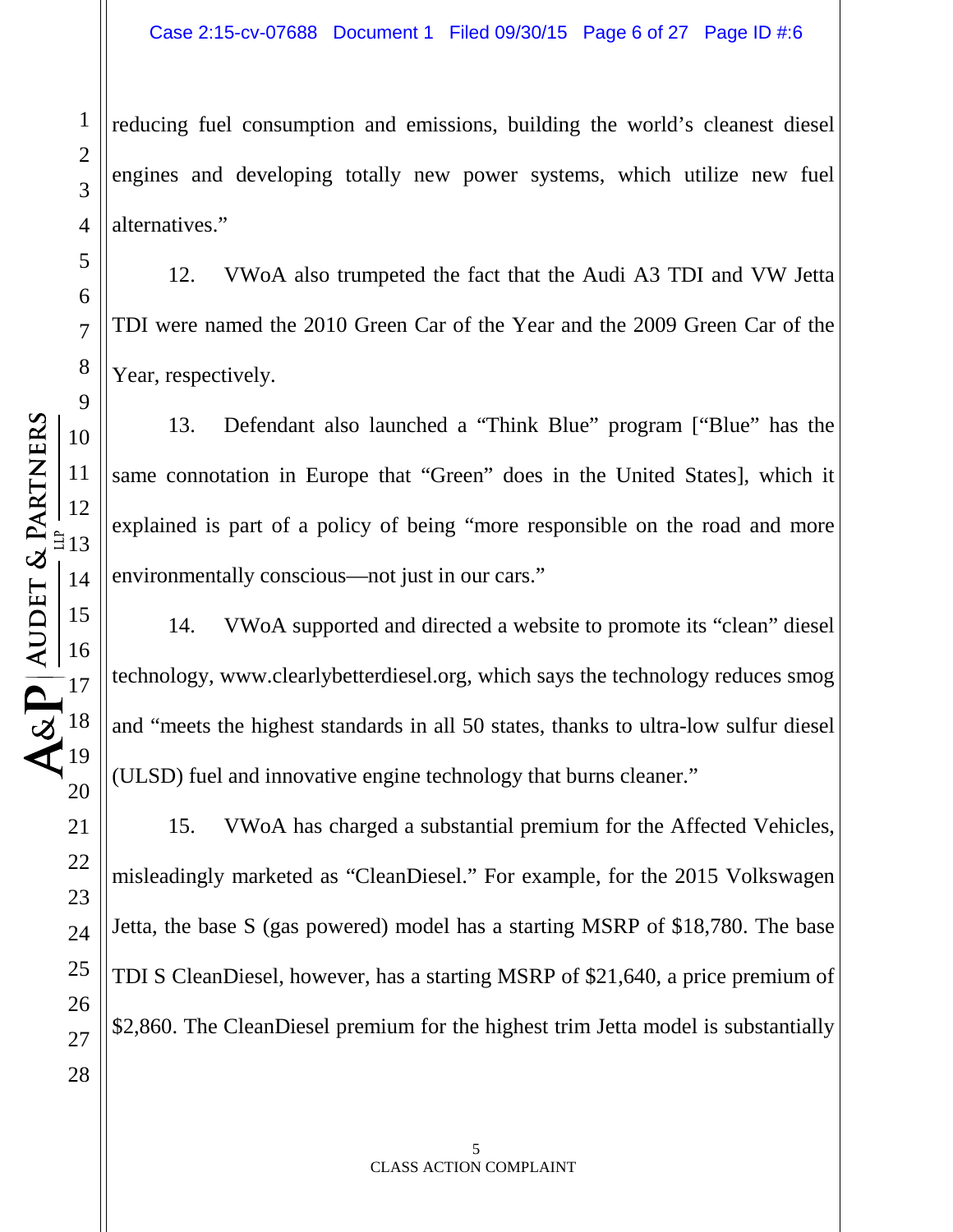3 higher: The highest level gas Jetta SE has a starting MSRP of \$20,095, while the CleanDiesel TDI SEL MSRP is \$26,410, a \$6,315 premium.

#### **B. Federal and State Emissions Laws and Testing**

16. Like all automobiles sold for public use in the United States of America, the Affected Vehicles were and are required under the Clean Air Act, 42 U.S.C. Section 7401, et seq., to be manufactured so that their emissions do not exceed certain standards for pollutants such as carbon monoxide and nitrogen oxides, or NOx. Nitrogen oxides emissions contribute to nitrogen dioxide, ground-level ozone, and fine particulate matter. Exposure to these pollutants has been linked to serious health issues, including asthma attacks and other respiratory illness serious enough to send people to the hospital.

17. Regulations controlling the amount of pollutants such as nitrogen oxides are promulgated under the authority of the Environmental Protection Agency ("E.P.A."). New cars sold in the United States are required to pass tests to ensure that the models as produced are in compliance with regulations. In addition, many states, including the state of California, require periodic testing for pollutants, commonly referred to as "smog" testing. California's smog regulations are administered by the California Air Resources Board, or CARB.

18. Most modern engines, including Volkswagen's "CleanDiesel" engines, use computerized engine control systems to monitor sensors throughout a

1

2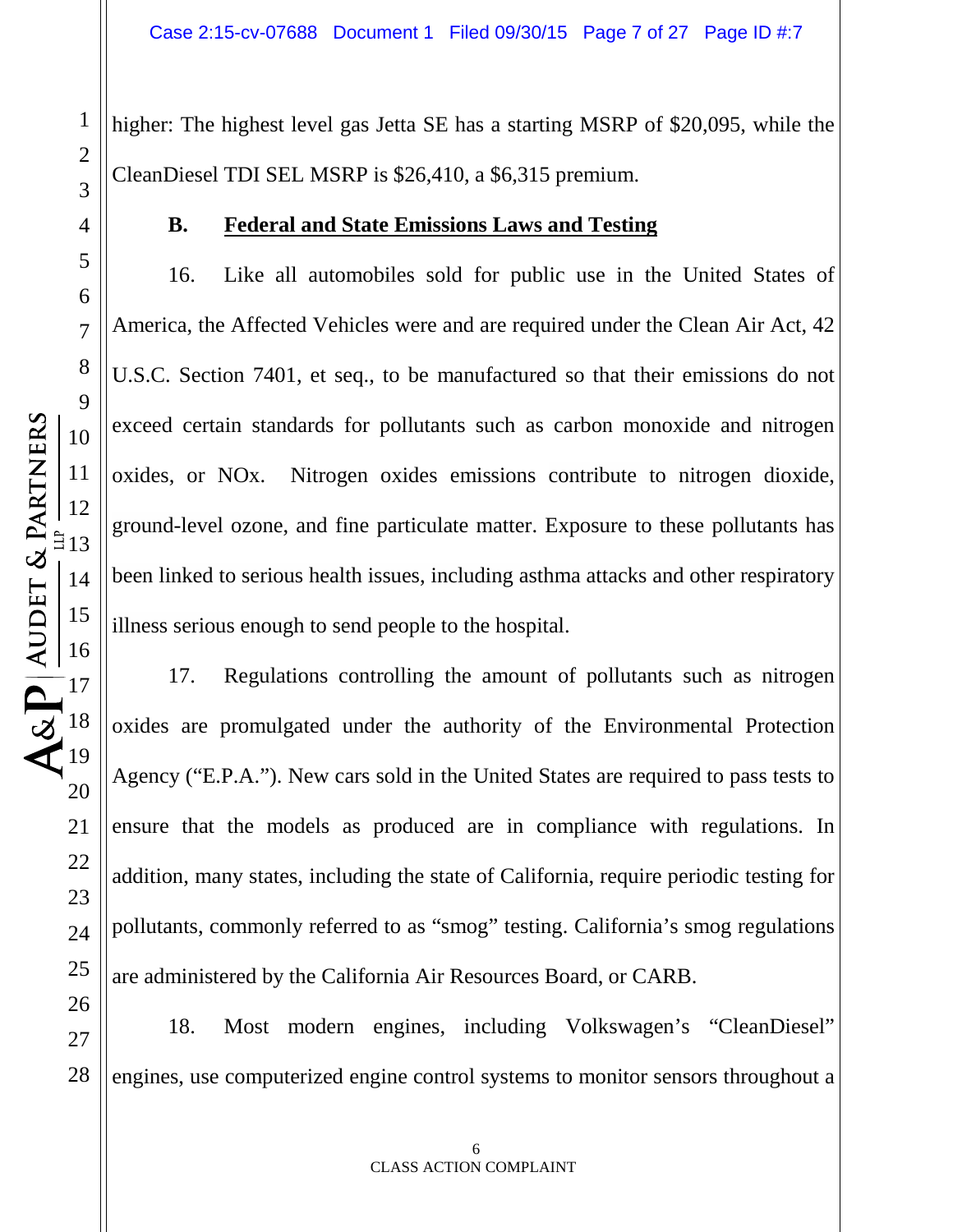car's engine and exhaust systems and control operation of the car's systems to ensure optimal performance and efficiency. These functions can include controlling fuel injection, valve and ignition timing, and, as in Volkswagen's "CleanDiesel" engines, operating the engine's turbocharger. The engine control computer can, for example, ensure that the air-to-fuel mixture is correct based on sensor readings such as throttle position, amount of air flowing into the engine, and engine temperature.

19. These engine control computers also receive data from sensors in the car's exhaust system that measure the amounts of chemical substances included in the car's exhaust. That data provides a measure of the engine's operation and efficiency, and is thus used by the engine control computer in operating the car's systems to ensure the desired performance and efficiency. Because modern cars include these sophisticated computers and sensors throughout the car's systems, emissions testing systems use a car's existing sensors to measure the presence of pollutants and track compliance with EPA and state emissions standards. Emissions testing stations plug a diagnostic device into the car's on-board diagnostics ("OBD II") port and use the car's exhaust sensors during the testing procedure to measure the substances emitted. Some states, instead of or in addition to an OBD II diagnostic device, use a measurement probe inserted into the car's exhaust pipe to estimate the chemicals emitted.

1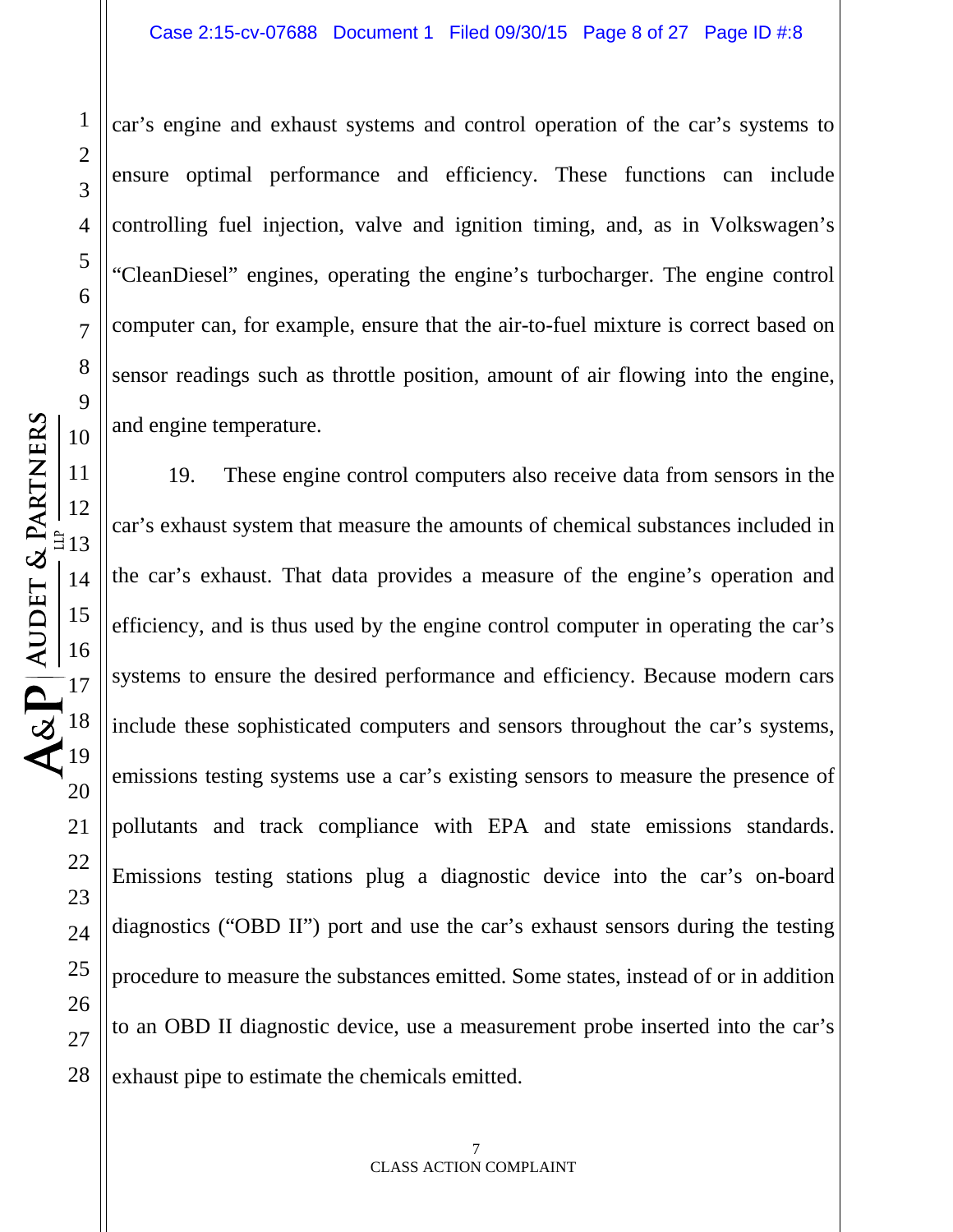1

20. VWoA programmed the engine control computers in the Defeat Device Vehicles with software that detects when the cars are undergoing emissions testing, and then operates the car's engine and exhaust systems to ensure that emissions comply with EPA pollutant standards. When the car is not being emissions tested—that is, under the vast majority of operating conditions the engine control systems operate the vehicle in a manner that does not comply with EPA emissions requirements.

# **C. VWoA Was Issued a Notice of Violation and Required To Recall 482,000 Cars**

21. The E.P.A. accused VWoA of using software to detect when the car is undergoing its periodic state emissions testing. Contrary to the ordinary and expected operation of emissions controls, which are designed to operate at all times, it is only during such tests that the affected VWoA cars' full emissions control systems are turned on. During normal driving situations, the controls are turned off, allowing the cars to spew as much as 40 times as much pollution as allowed under the Clean Air Act, the E.P.A. said. This software produced and used in the Affected Vehicles by VWoA is a "defeat device" as defined by the Clean Air Act.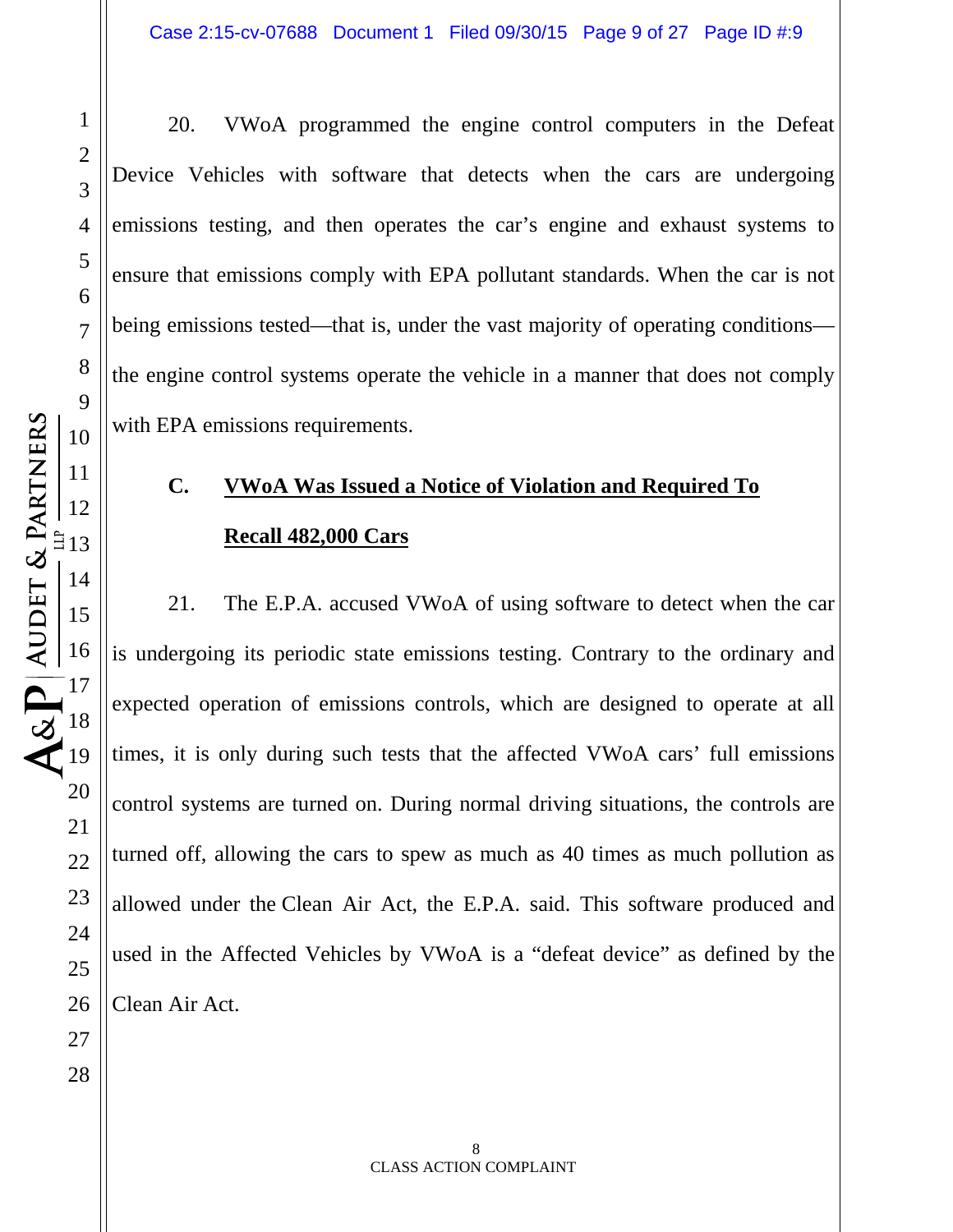22. EPA officials issued VWoA a notice of violation and said VWoA had admitted to the use of a so-called defeat device. The recall involves 4-cylinder Volkswagen and Audi vehicles from model years 2009-15.

23. The software was designed to conceal the cars' emission of the pollutant nitrogen oxides, which contributes to the creation of ozone and smog. The pollutants are linked to a range of health problems, including asthma attacks, other respiratory diseases and premature death. Exposure to ozone and particulate matter has been associated with premature death due to respiratory and cardiovascular related effects. Children, the elderly, and people with pre-existing respiratory illnesses are at acute risk of adverse health effects from these pollutants.

24. The recall covers roughly 482,000 diesel passenger cars sold in the United States since 2009, including the 2009-15 Volkswagen Jetta, 2009-15 Beetle, 2009-15 Golf, 2014-15 Passat and 2009-15 Audi A3. Each of these cars was sold with a so-called "defeat device" intended to thwart emissions testing. The state of California has issued a separate notice of violation to the company. California, the E.P.A. and the Justice Department are working together on an investigation of the allegations.

25. The Clean Air Act requires vehicle manufacturers to certify to the EPA that the vehicles sold in the United States meet applicable federal emissions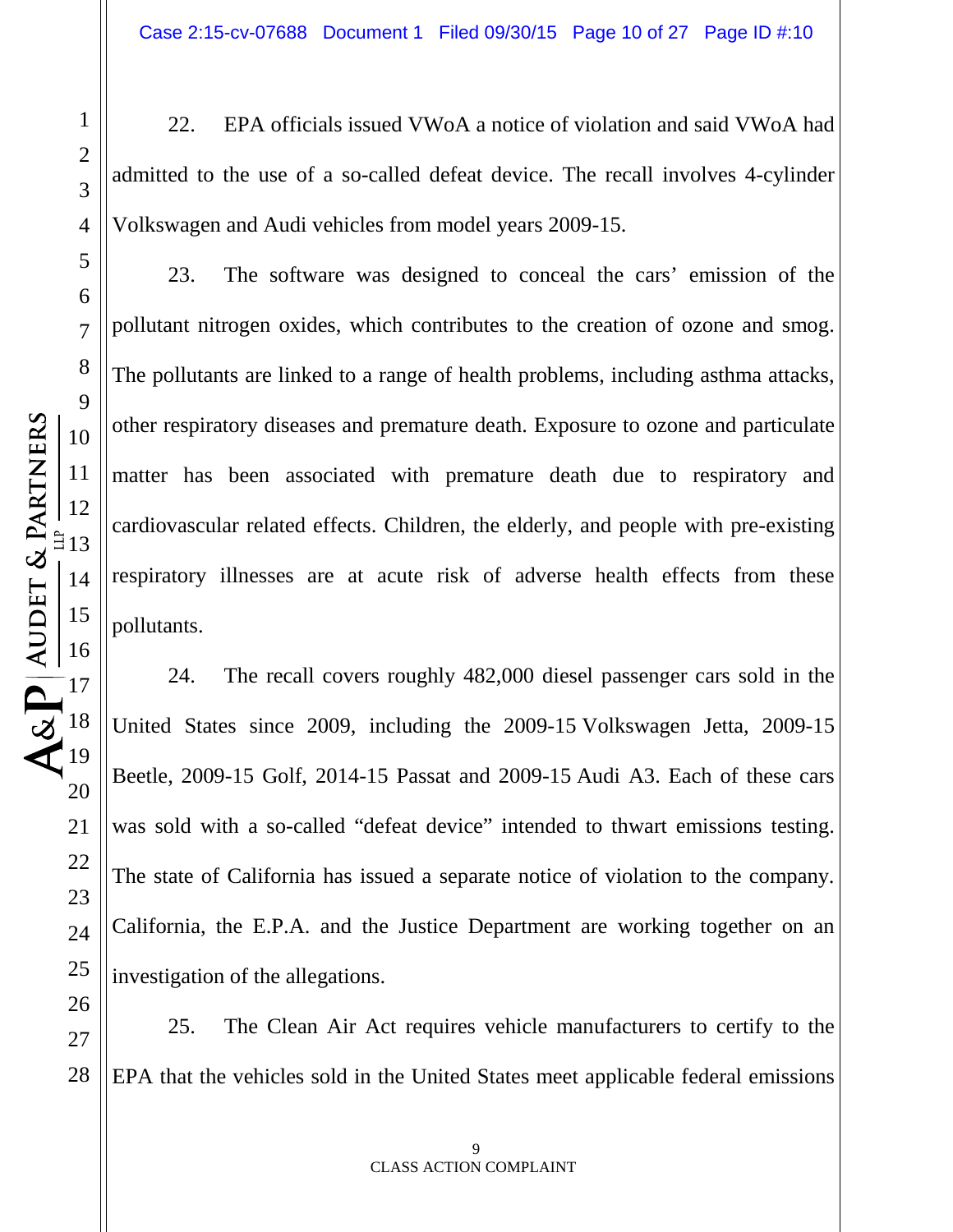standards to control air pollution. Every vehicle sold in the United States must be covered by an EPA issued certificate of conformity. Under federal law, cars equipped with defeat devices, which reduce the effectiveness of emissions control system during normal driving conditions, cannot be certified. By manufacturing and selling cars with defeat devices that allowed for higher levels of emissions that were certified to EPA, Volkswagen violated the Clean Air Act, defrauded its customers, and engaged in unfair competition under state and federal law.

26. At all times relevant to this action, VWoA was involved in the manufacturing distribution, sale and warranting of the Affected Vehicles under the Volkswagen and Audi brand names throughout the United States. Volkswagen and/or its agents designed, manufactured, and installed the Clean Diesel engine systems in the Affected Vehicles, which included the "defeat device." Volkswagen also developed and disseminated the owner's manuals and warranty booklets, advertisements, and other promotional materials relating to the Affected Vehicles.

# **D. The Recalled Cars Will Be Less Efficient, Less Powerful, and Less Valuable**

27. VWoA has been ordered by the EPA to recall the Affected Vehicles and repair them so that they comply with EPA emissions requirements at all times during normal operation. However, VWoA will not be able to make the Affected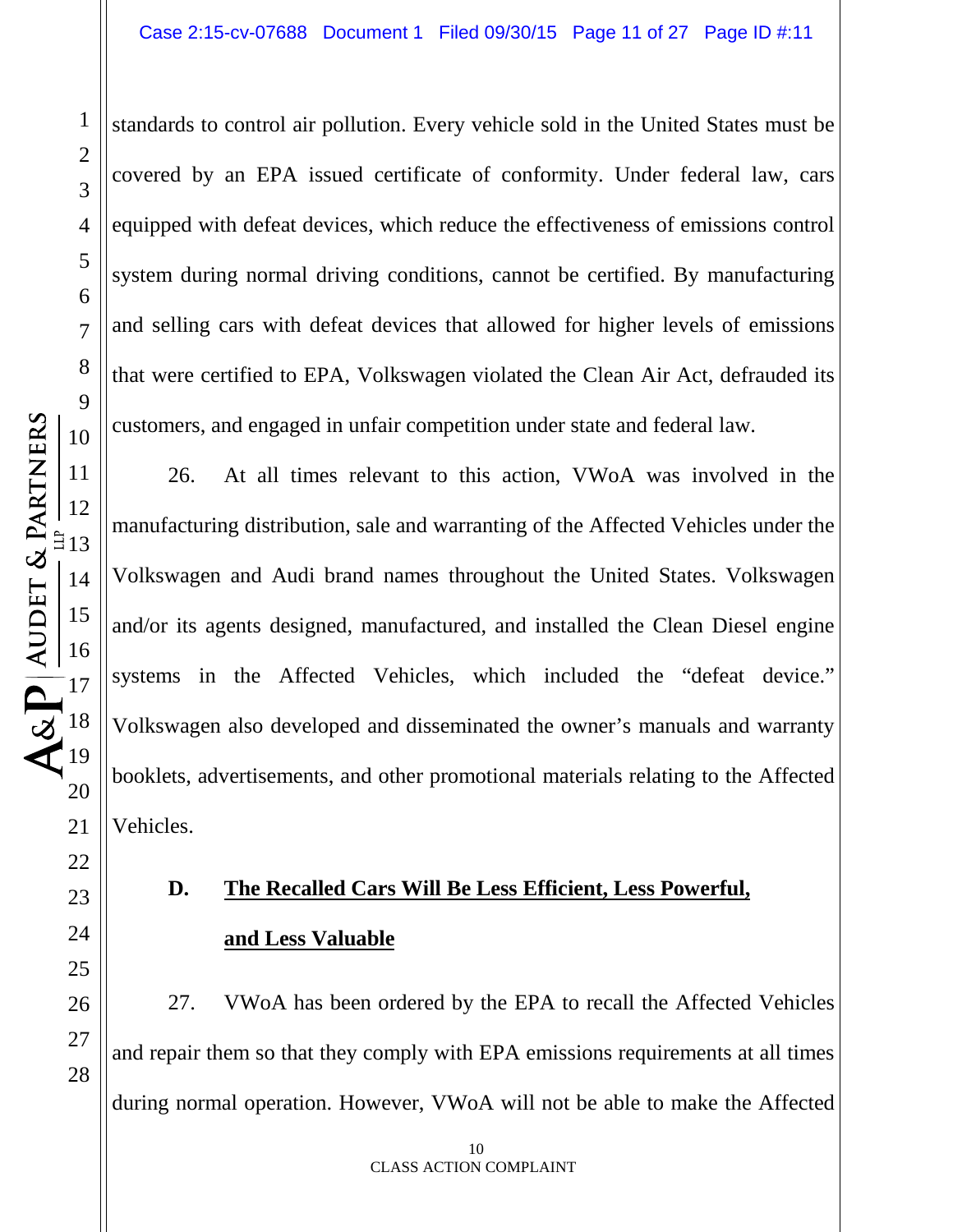Vehicles comply with emissions standards without substantially degrading their performance characteristics, including their horsepower and their fuel efficiency.

28. Experts in automotive technology have said that disengaging the pollution controls on a diesel-fueled car can yield better performance, including increased torque and acceleration. "When the pollution controls are functioning on these vehicles, there's a trade-off between performance and emissions," said Drew Kodjak, executive director of the International Council on Clean Transportation ("ICCT"), a research group. He stated, "[t]his is cutting corners." The ICCT, in conducting research on diesel vehicles, first noticed the discrepancy between Volkswagen's emissions in testing laboratories and on the road. It brought the issue to the attention of the E.P.A., which conducted further tests on the cars, and ultimately discovered the use of the defeat device software.

29. As a result, even if VWoA is able to make Class members' Affected Vehicles EPA compliant, Class members will nonetheless suffer actual harm and damages because their vehicles will no longer perform as they did when purchased and as advertised. This will necessarily result in a diminution in value of every Affected Vehicle and it will cause owners of Affected Vehicles to pay more for fuel while using their affected vehicles.

30. As a result of VWoA's unfair, deceptive, and/or fraudulent business practices, and its failure to disclose that under normal operating conditions the

1

2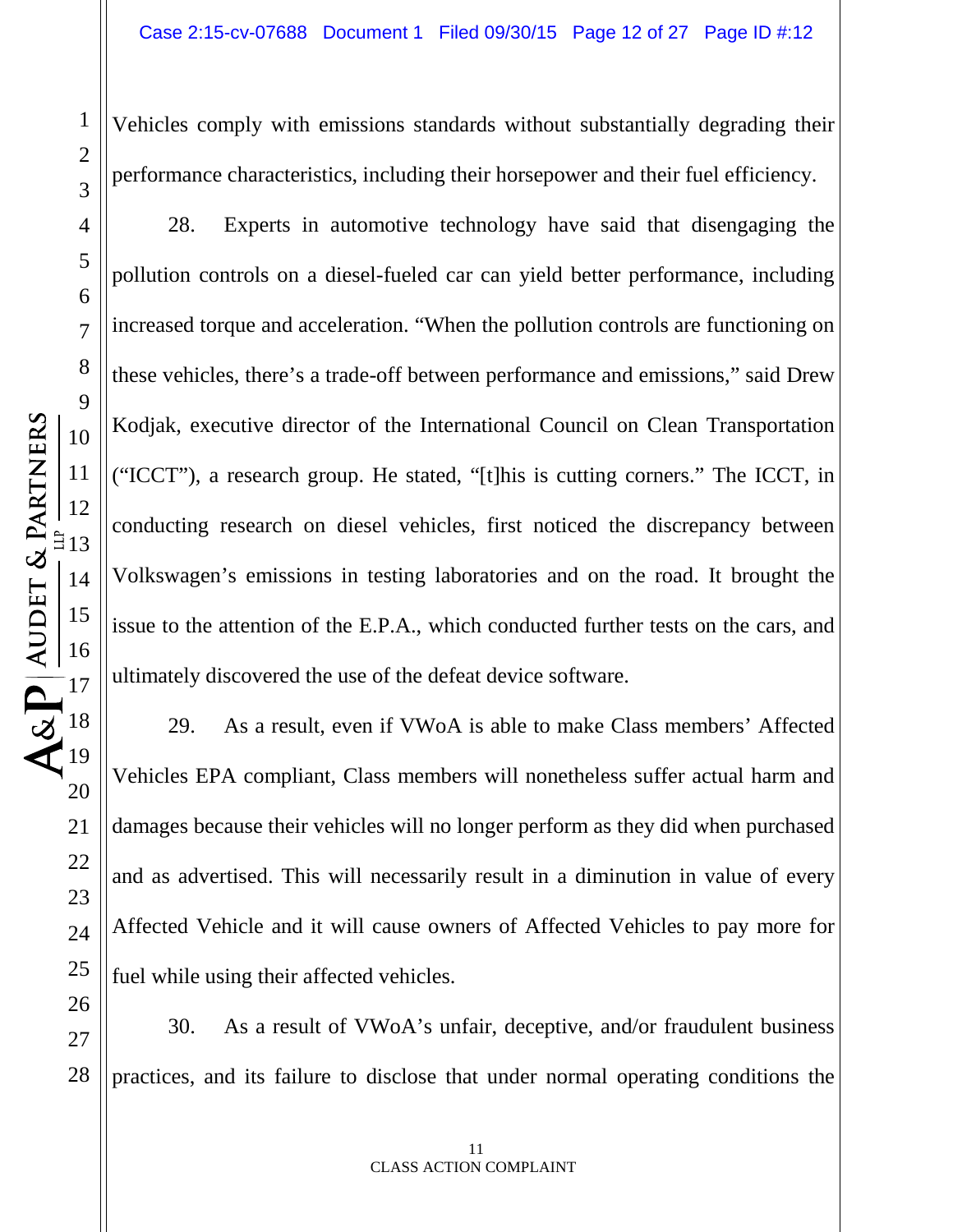Affected Vehicles emit 40 times the allowed levels, owners and/or lessees of the Affected Vehicles have suffered losses in money and/or property. Had Plaintiff and Class members known of the "defeat device" at the time they purchased or leased their Affected Vehicles, they would not have purchased or leased those vehicles, or would have paid substantially less for the vehicles than they did. Moreover, when and if VWoA recalls the Affected Vehicles and degrades the Clean Diesel engine performance in order to make the Affected Vehicles compliant with EPA standards, Plaintiff and Class members will be required to spend additional sums on fuel and will not obtain the performance characteristics of their vehicles when purchased. Moreover, affected vehicles will necessarily be worth less in the marketplace because of their decrease in performance and efficiency.

31. Plaintiff brings this action individually and on behalf of all other current and former owners or lessees of Affected Vehicles. Plaintiff seeks damages, injunctive relief, and equitable relief for the conduct of VWoA related to the "defeat device," as alleged in this complaint.

# **E. Plaintiff Genin's Purchase**

32. Plaintiff Genin selected and ultimately purchased her vehicle, in part, because of the "CleanDiesel" system, as represented through advertisements and representations made by Volkswagen and Audi. Plaintiff Genin leased a 2015

1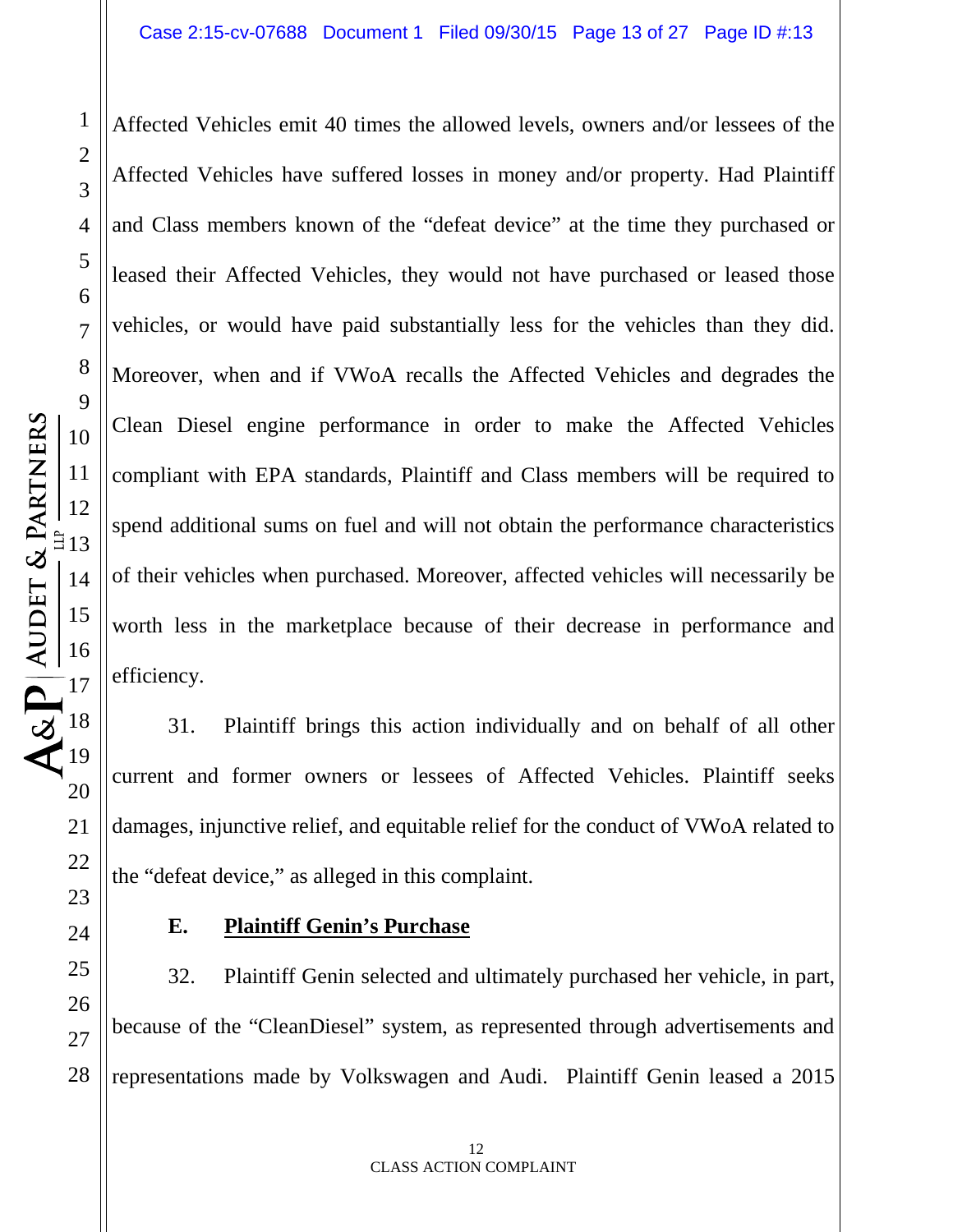VW TDI Passat SEL, from a Volkswagen dealer in Van Nuys, California in the belief that the car was environmentally friendly and efficient while offering great diesel performance. Prior to her purchase of the vehicle at issue, Plaintiff recalls viewing advertisements regarding VW's CleanDiesel, in addition to verbal representations made to her at the VW dealer about the CleanDiesel system. She recalls that the advertisements and representations touted the cleanliness of the engine system for the environment and the efficiency and power/performance of the engine system.

33. None of the advertisements reviewed or representations received by Plaintiff (or other class members) contained any disclosure relating to the "defeat device" or that VWoA had purposefully falsified its certification of EPA compliance. Had VWoA disclosed that the CleanDiesel in her vehicle actually emitted 40 times the permitted levels of pollutants, including NOx, she would not have leased her vehicle with the CleanDiesel engine, or would have paid less for the vehicle.

34. Plaintiff Genin (and the class) has suffered an ascertainable loss as a result of Volkswagen's omissions and/or misrepresentations associated with the CleanDiesel engine system, including but not limited to, out-of-pocket loss and future attempted repairs, future additional fuel costs, and diminished value of her

1

2

3

4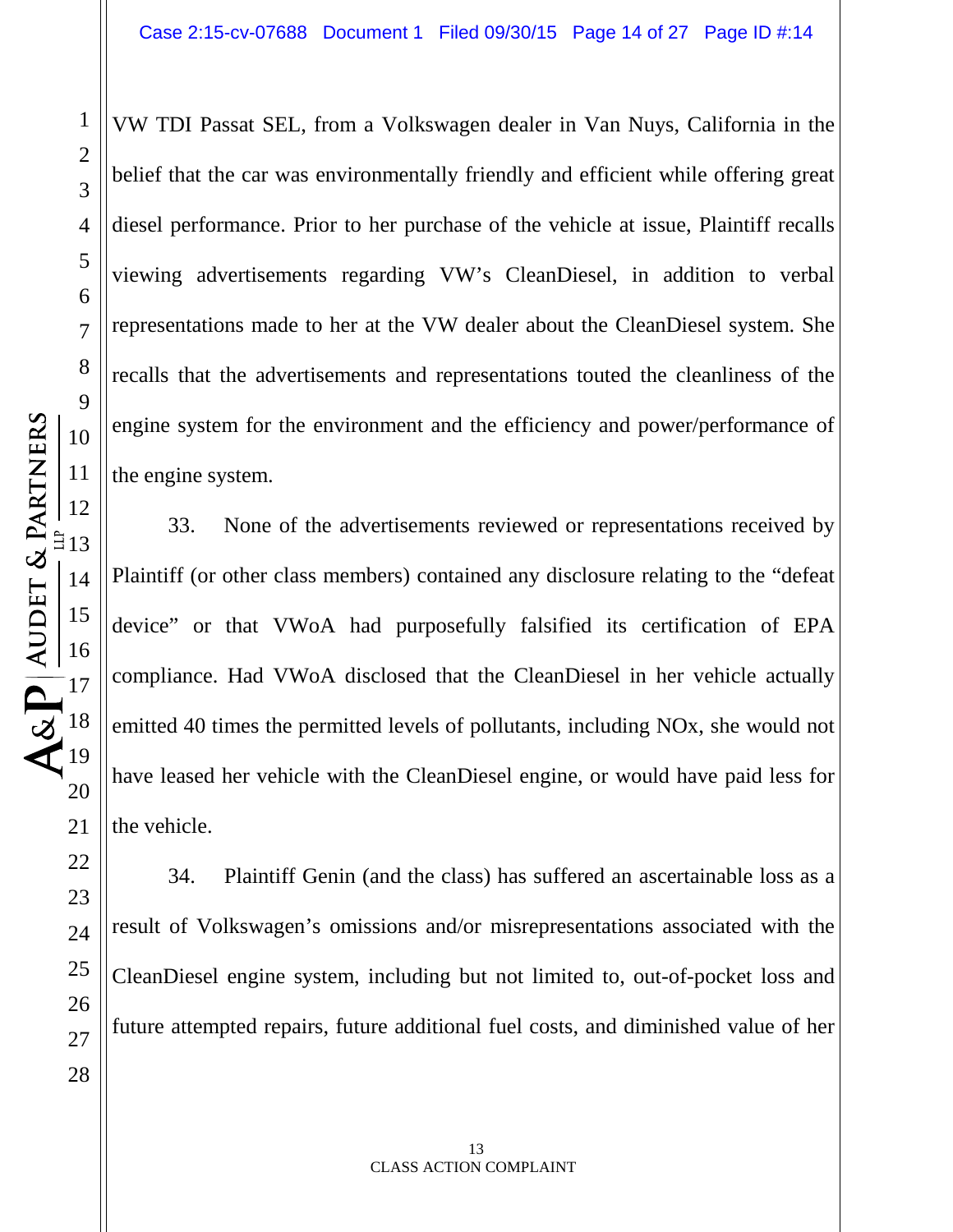vehicle. Among, other things, Ms. Genin paid a premium over the price of an equivalent model gas-powered Passat.

#### **V. CLASS ACTION ALLEGATIONS**

35. Plaintiff brings this action on behalf of herself and as a class action pursuant to Rule 23 of the Federal Rules of Civil Procedure on behalf of the following defined class (the "Nationwide Class"):

#### **Nationwide Class**

All persons or entities in the United States who are current or former owners and/or lessees of an "Affected Vehicle." Affected Vehicles include, without limitation (diesel models only): Model Year 2009- 2015 VW Jetta; Model Year 2009-2015 VW Beetle; Model Year 2009-2015 VW Golf; Model Year 2014-2015 VW Passat; and Model Year 2009-2015 Audi A3.

#### **The California Subclass**

All persons or entities in the state of California who are current or former owners and/or lessees of an "Affected Vehicle." Affected Vehicles include, without limitation (diesel models only): Model Year 2009- 2015 VW Jetta; Model Year 2009-2015 VW Beetle; Model

1

2

3

4

5

6

7

8

9

10

11

12

13

14

15

16

17

18

19

20

21

22

23

24

25

26

27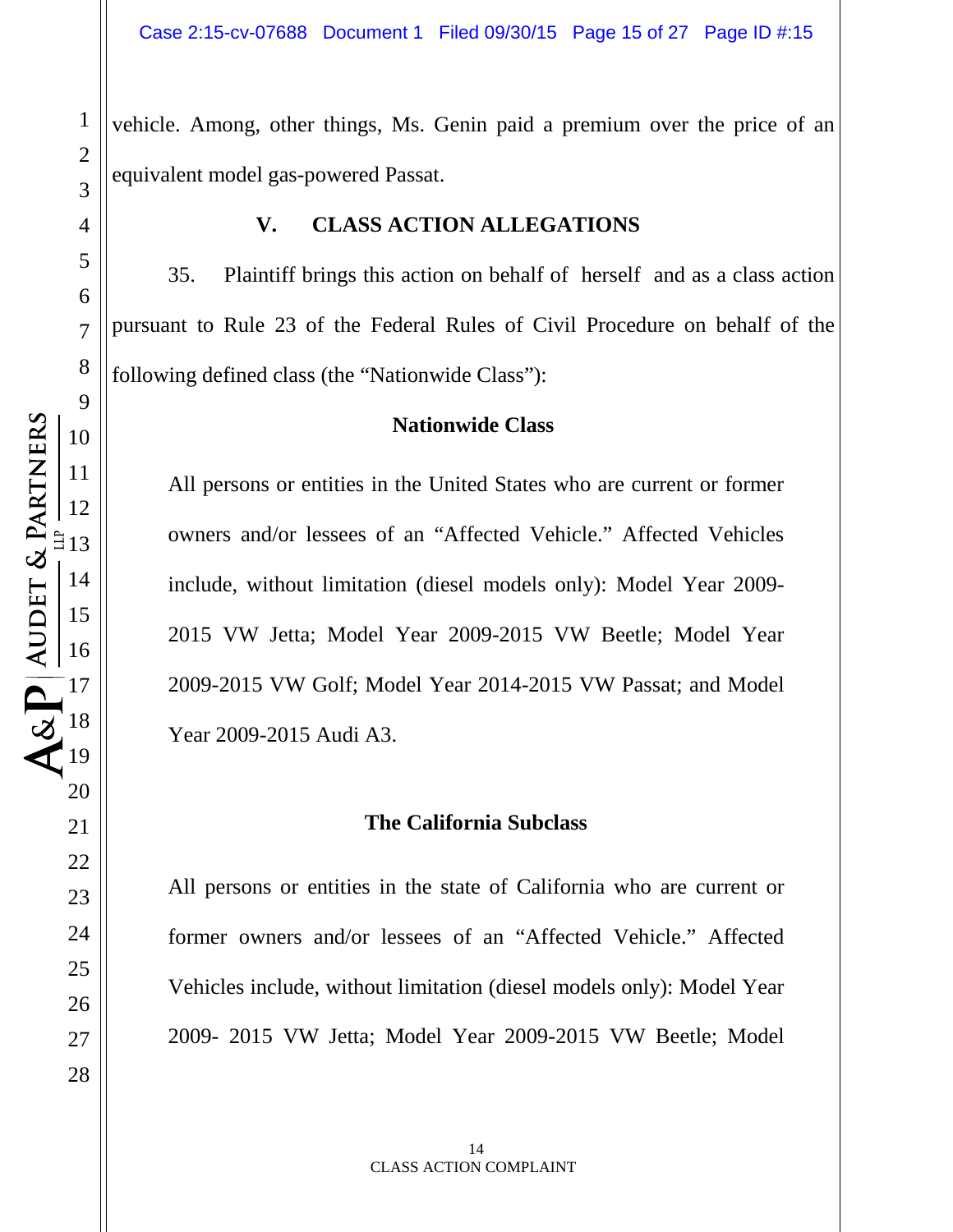Year 2009-2015 VW Golf; Model Year 2014-2015 VW Passat; and Model Year 2009-2015 Audi A3.

36. Specifically excluded from the Class above are: (a) all federal court judges who preside over this case and their spouses; (b) all persons who elect to exclude themselves from the Class; and (c) VWoA's employees, officers, directors, agents, and representatives and their immediate family members. Also excluded from the Class are VWoA and its subsidiaries and affiliates (including but not limited to Volkswagen A.G. and its subsidiaries); and governmental entities. Plaintiff reserves the right to revise the Class definition based upon information learned through discovery.

#### **A. Numerosity**

37. The class is composed of thousands of owners (approximately 50,000 in California alone, and approximately 482,000 nationwide), making joinder impracticable. The disposition of their claims in a single class action will provide substantial benefits to all parties and to the Court. The exact number of Class Members is unknown, but the class covers in excess of 482,000 vehicles.

#### **B. Typicality**

38. There is a well-defined community of interest among the Class Members. Plaintiff's claims are typical of the Class Members' claims in that the representative Plaintiff, like all Class Members, owns one on the listed vehicles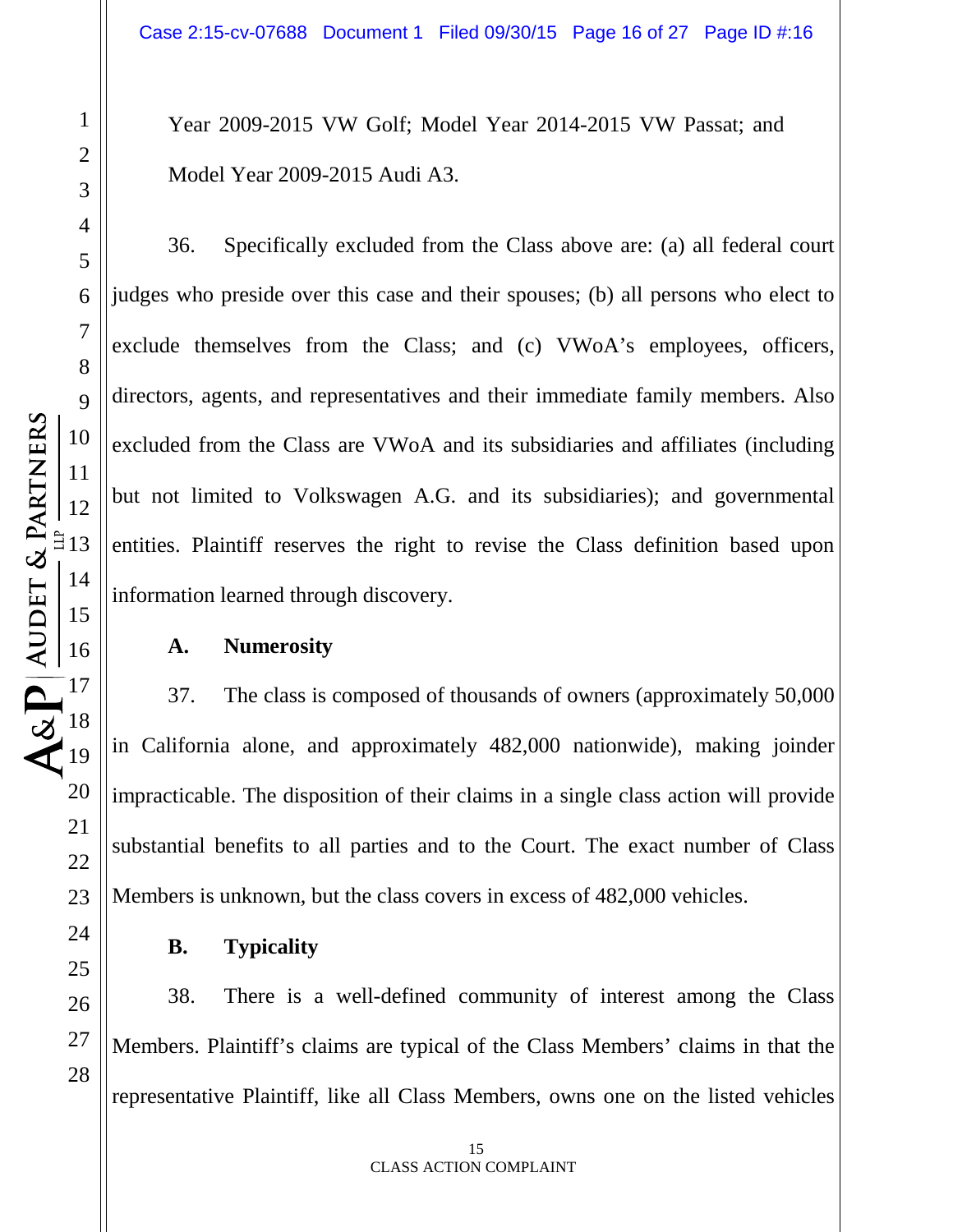manufactured, marketed, and sold by VWOA. Plaintiff, like all Class Members, has been damaged by VWOA's misconduct. The factual basis of VWOA's misconduct is common to all Class Members and represents a common thread of misconduct and/or acts and/or omissions resulting in similar injuries to all Class Members.

**C. Commonality**

39. There are common questions of law and fact making this action appropriate for class action treatment. Some of the common questions include:

a. Whether VWOA fraudulently concealed from and/or failed to disclose to the Plaintiff and Class Members the true nature of the emissions standards;

b. Whether VWOA's conduct in selling and marketing the listed vehicles was negligent, wanton, or willful;

c. Whether VWOA breached its express warranty to Plaintiff and Class Members;

d. Whether VWOA breached its implied warranty to Plaintiff and Class Members;

e. Whether the performance of the listed vehicles is not as advertised and/or promoted by VWOA;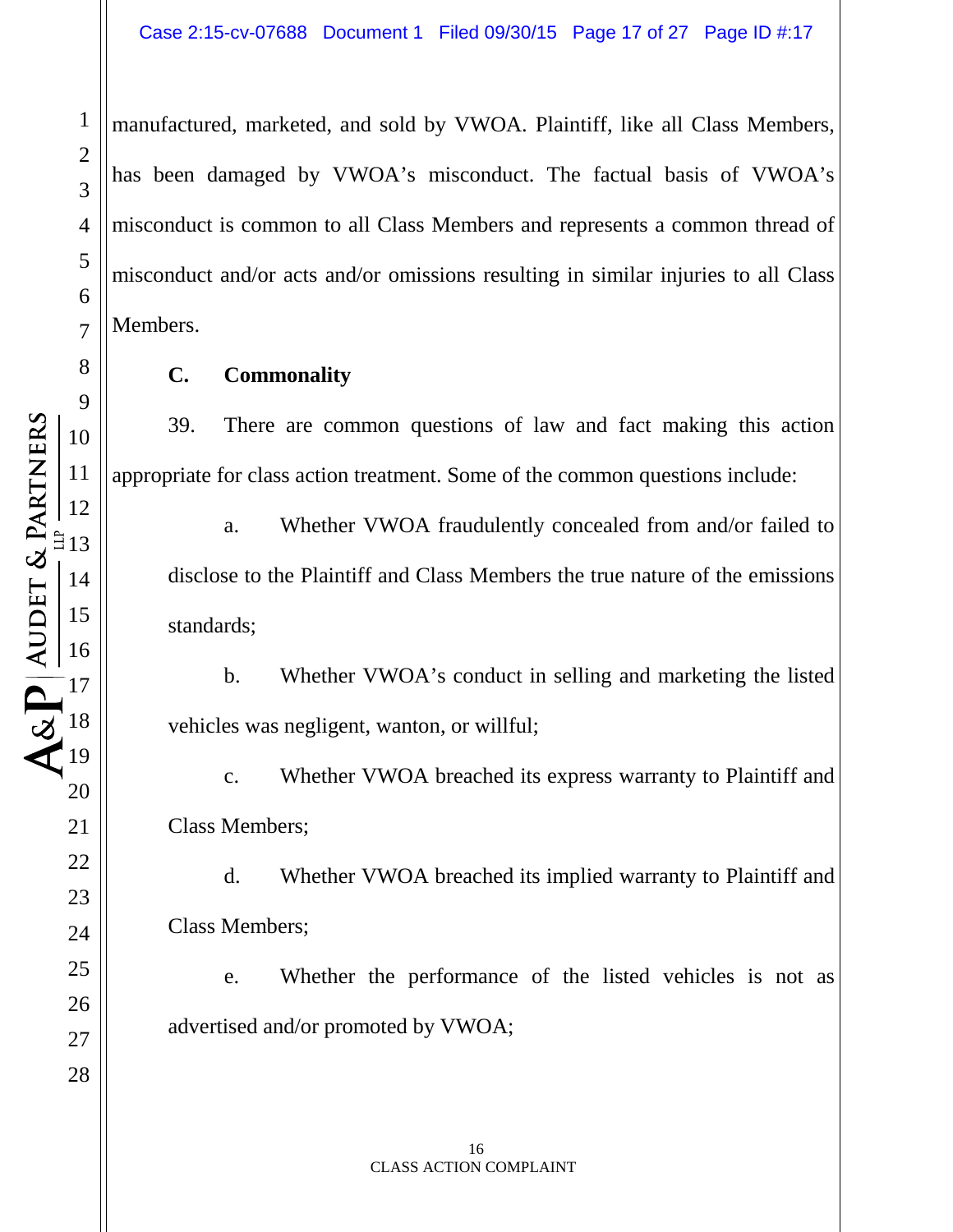A&P AUDET & PARTNERS

f. Whether the Plaintiff and the Class Members are entitled to damages and the amount of such damages; and

g. Whether the Plaintiff and the Class Members are threatened with irreparable harm and whether they are entitled to injunctive and/or other equitable relief, including requiring VWoA to reimburse the Class, and buy back and/or replace the vehicles.

#### **D. Adequacy of Representation**

40. Plaintiff will fairly and adequately represent and protect the interests of the Class. Plaintiff has retained the undersigned counsel, with substantial experience in prosecuting class actions. Plaintiff and her counsel are committed to prosecuting this case vigorously on behalf of the Class and have the financial resources to do so. Neither Plaintiff nor her counsel have any interests adverse to those of the Class.

41. A class action is superior to other methods for the fair and efficient adjudication of the subject controversy. Absent a class action, most Class Members will likely find the cost of litigating their individual claims to be prohibitive, and will have no effective remedy at all. Because of the relatively small size of the individual Class Members' claims, few Class Members could likely afford to seek legal redress for VWoA's misconduct. Absent a class action,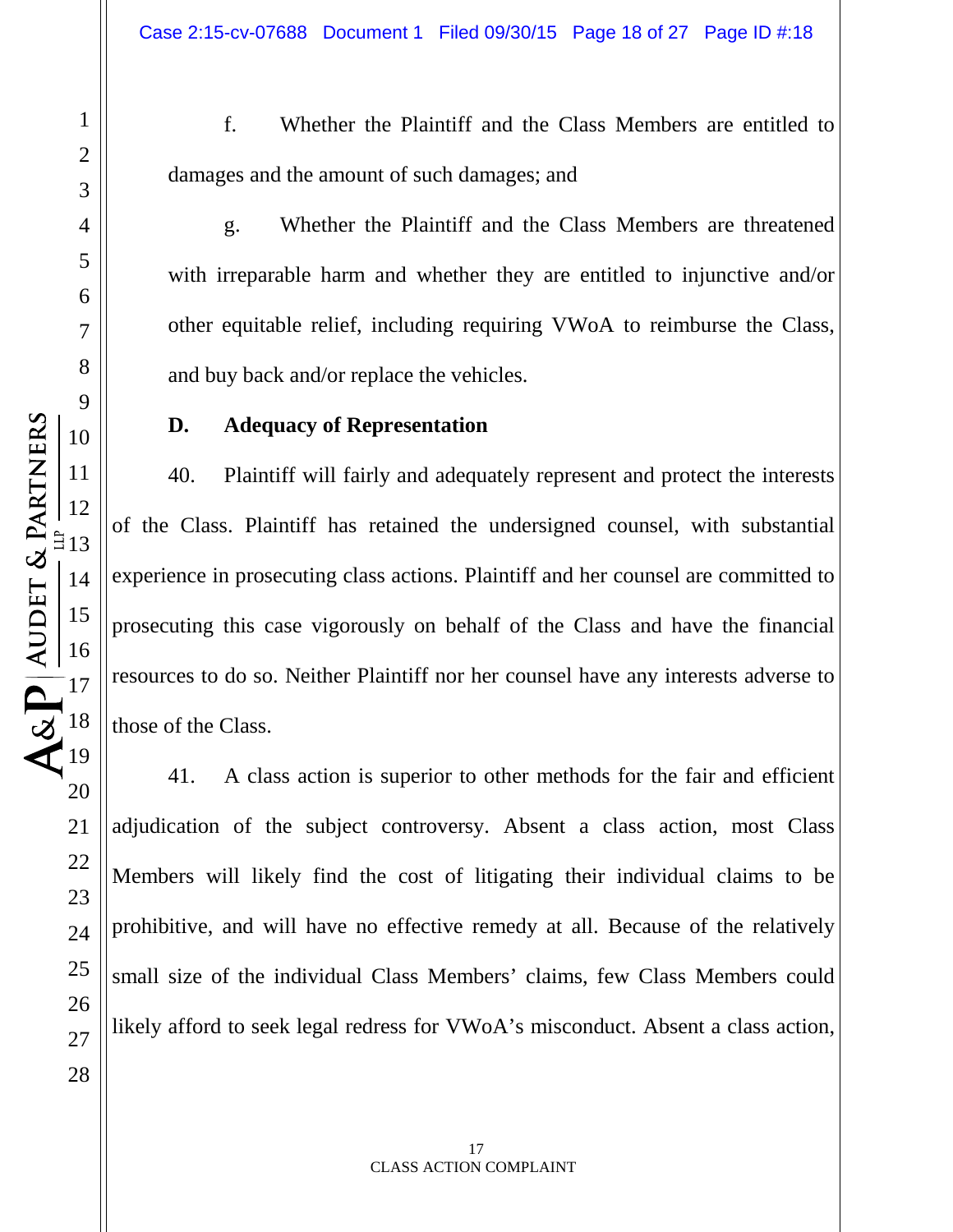Class Members will continue to incur damages and be at risk of irreparable harm while VWoA's misconduct will proceed without remedy.

**E. Superiority**

42. The class treatment of common questions of law and fact is also superior to multiple individual actions or piecemeal litigation in that it conserves the resources of the courts and litigants, and promotes consistency and efficiency of adjudication. Additionally, VWoA engaged in the same or similar misconduct towards the Plaintiff and Class Members, thus requiring court imposition of uniform relief to insure compatible standards of conduct toward the Class as a whole.

## **VI. TOLLING OF STATUTE OF LIMITATIONS**

43. All limitations periods were tolled by the doctrines of fraudulent concealment, the discovery rule, and/or equitable tolling. As alleged herein, VWoA wrongfully concealed the facts relating to the claims alleged. Plaintiff and Class Members did not discover the operative facts that are the basis of their claims because they were concealed from the public, including Plaintiff and the Class Members, by VWoA. No amount of diligence by Plaintiff or Class Members could have led to discovery of these facts because they were kept secret by VWoA and, therefore, Plaintiff and Class Members were not at fault for failing to

1

2

3

4

5

6

7

8

9

10

11

12

13

14

15

16

17

18

19

20

21

22

23

24

25

26

27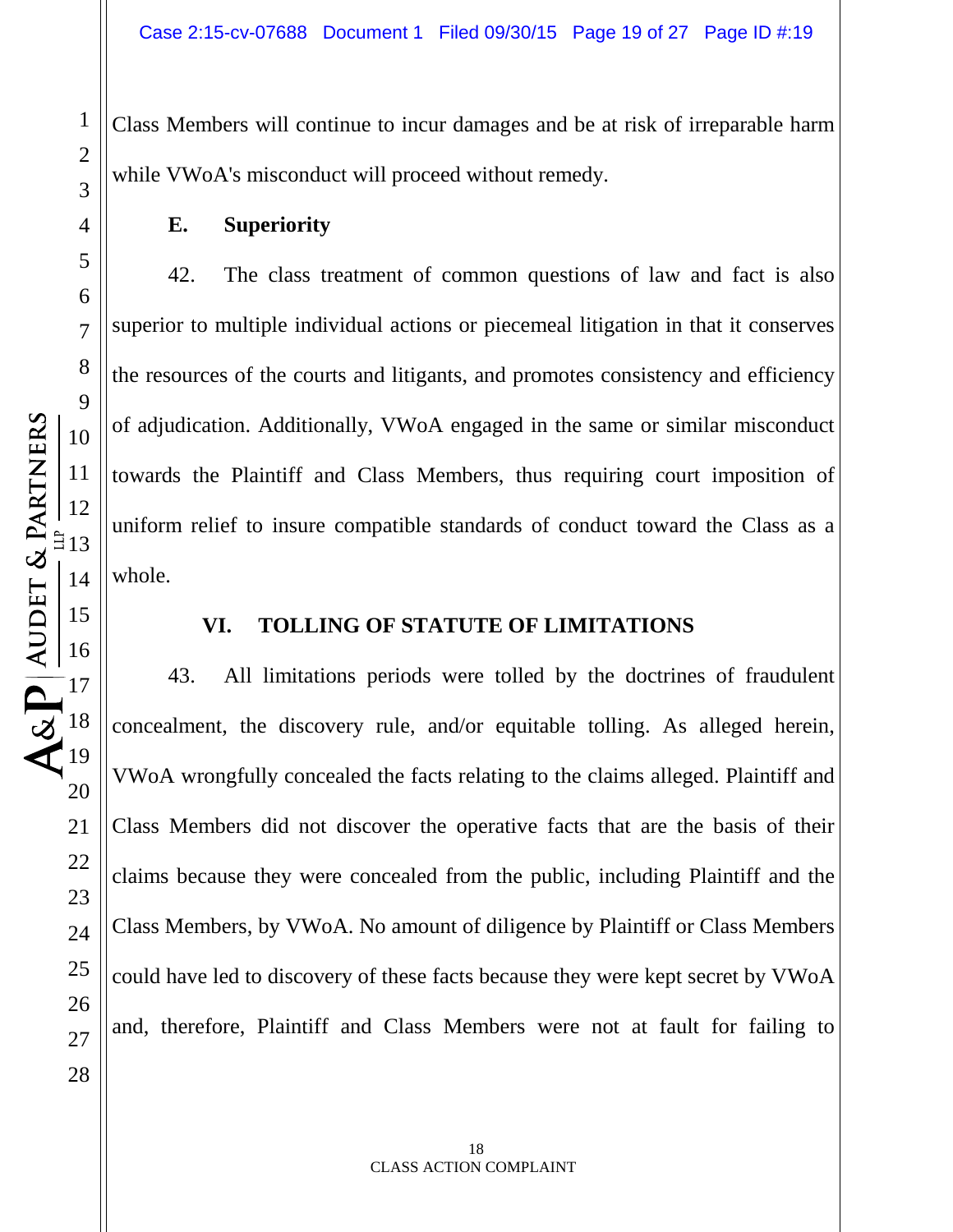discover these facts, nor did they have actual or presumptive knowledge of facts sufficient to put them on inquiry.

44. Class Members had no way of knowing about VWoA's deception with respect to its Clean Diesel engine system and "defeat device." It took federal EPA and California Air Resources Board investigations to uncover VWoA's deception, which involved sophisticated software manipulation on VWoA's part. As reported by the *Los Angeles Times* on September 18, 2015, it took California Air Resources Board testing on a special dynamometer in a laboratory, open road testing using portable equipment, and the use of special testing devised by the Board to uncover VWoA's scheme and to detect how software on the engine's electronic control module was deceiving emissions certifications tests. Plainly, VWoA was intent on expressly hiding its behavior from regulators and consumers.

#### **First Cause of Action**

# **Breach Of Express Warranty**

45. Plaintiff incorporates and realleges by reference those paragraphs set out above as though fully set forth herein.

46. VWoA provided Plaintiff and the Class Members with an express warranty.

47. This warranty became part of the basis of the bargain.

48. VWoA breached this express warranty.

1

2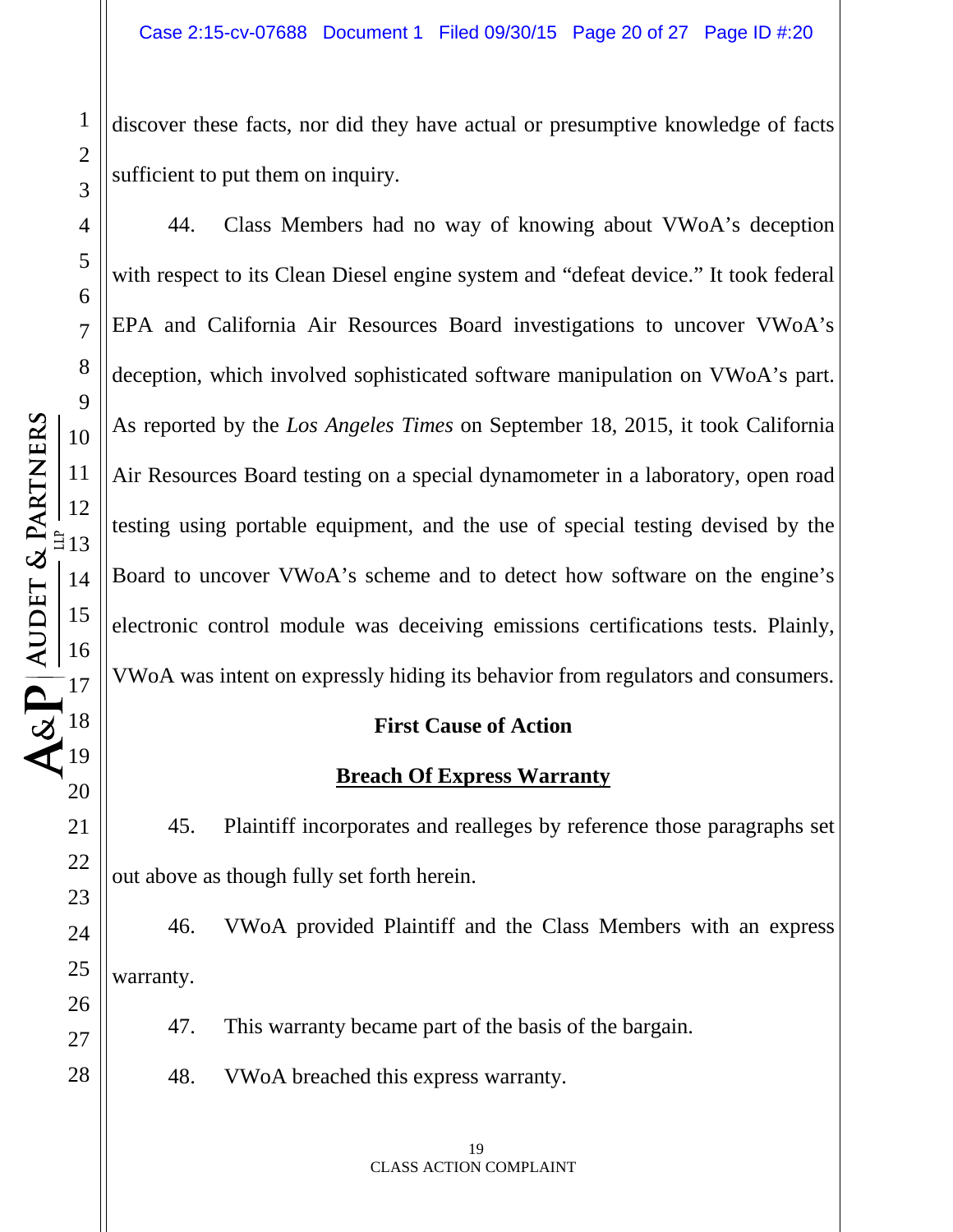49. VWoA has actual knowledge of the specific common defects associated with the listed Affected Vehicles (described above) and the problems resulting therefrom.

50. VWoA was on notice of the problems from the outset, as it intentionally designed its software "defeat device" to allow the Affected Vehicles.

51. As a result of VWoA's breach, Plaintiff and the Class Members suffered damages.

52. Plaintiff and the Class Members also suffered diminution in the value of their vehicles, and out-of-pocket expenditures.

53. VWoA's conduct is the direct and proximate cause of Plaintiff's and the Class Members' injuries.

54. Plaintiff and the Class Members are entitled to legal and equitable relief against VWoA, including damages, consequential damages, specific performance, rescission, attorneys' fees, costs of suit, and other relief as appropriate.

#### **Second Cause of Action**

# **Breach Of Implied Warranty Of Merchantability**

55. Plaintiff re-alleges and incorporates by reference each of the paragraphs above.

1

2

3

4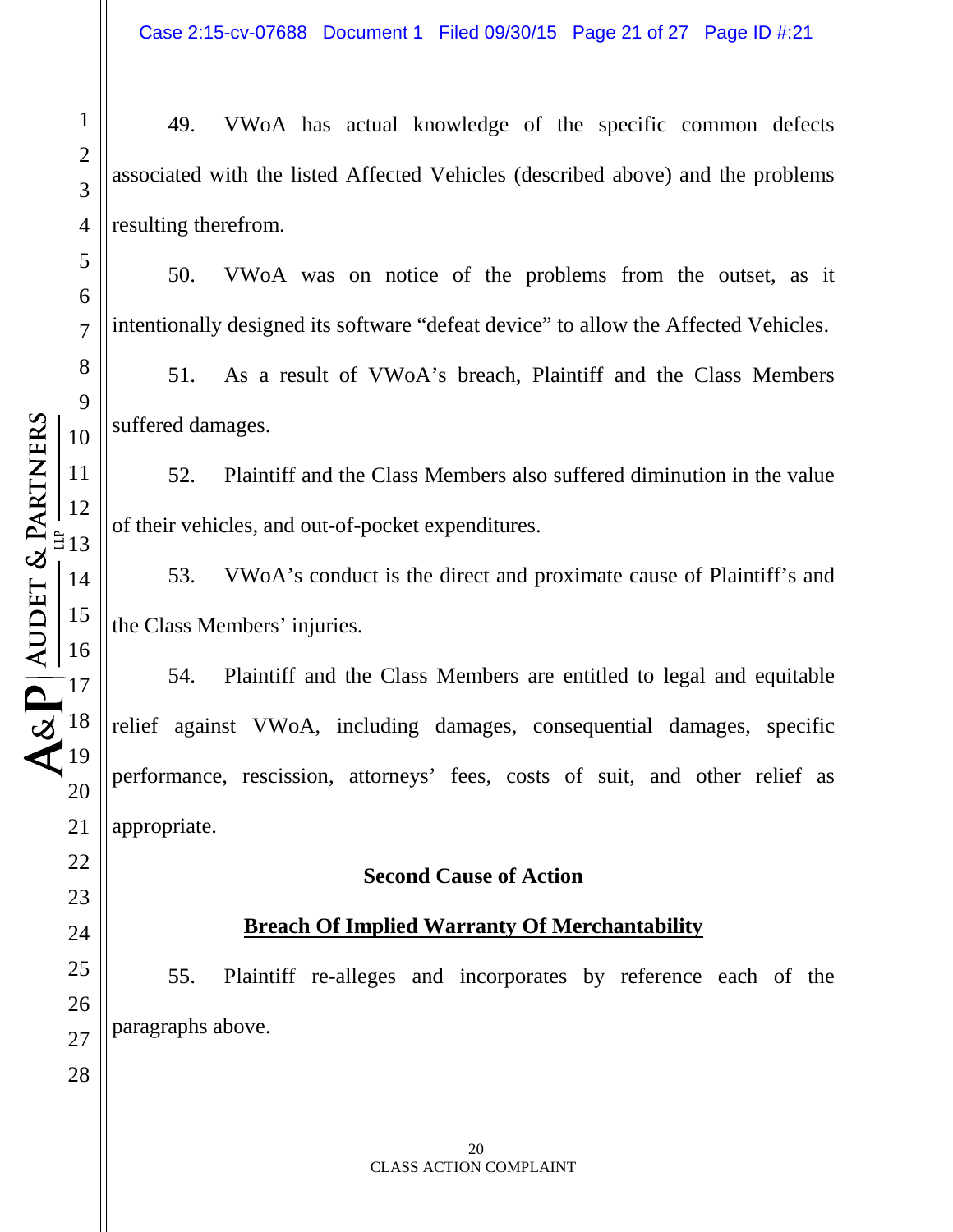1

56. When the subject vehicles left VWoA's possession, they were unmerchantable. Plaintiff and the Class Members used their vehicles in the normal manner for which the vehicles were designed. Despite Plaintiff's and the Class Members' proper use of the vehicles, they failed to perform as required.

57. The vehicles at issue are inadequate and incapable of performing the very tasks they were designed to carry out.

58. VWoA has actual knowledge of the specific defects associated with the listed vehicles and the problems resulting therefrom.

59. To date, VWoA has neither adequately cured the issue nor replaced the defective vehicles.

60. As a result of VWoA's breach of implied warranty of merchantability, Plaintiff and the Class Members suffered damages.

61. Plaintiff and the Class Members also suffered diminution in the value of their vehicles.

#### **Third Cause of Action**

#### **Magnuson - Moss Act (15 U.S.C. §§ 2301,** *et seq***.)—Implied Warranty**

62. Plaintiff incorporates by reference each and every prior and subsequent allegation of this Complaint as if fully restated here.

63. Plaintiff asserts this cause of action on behalf of themselves and the other members of the Class.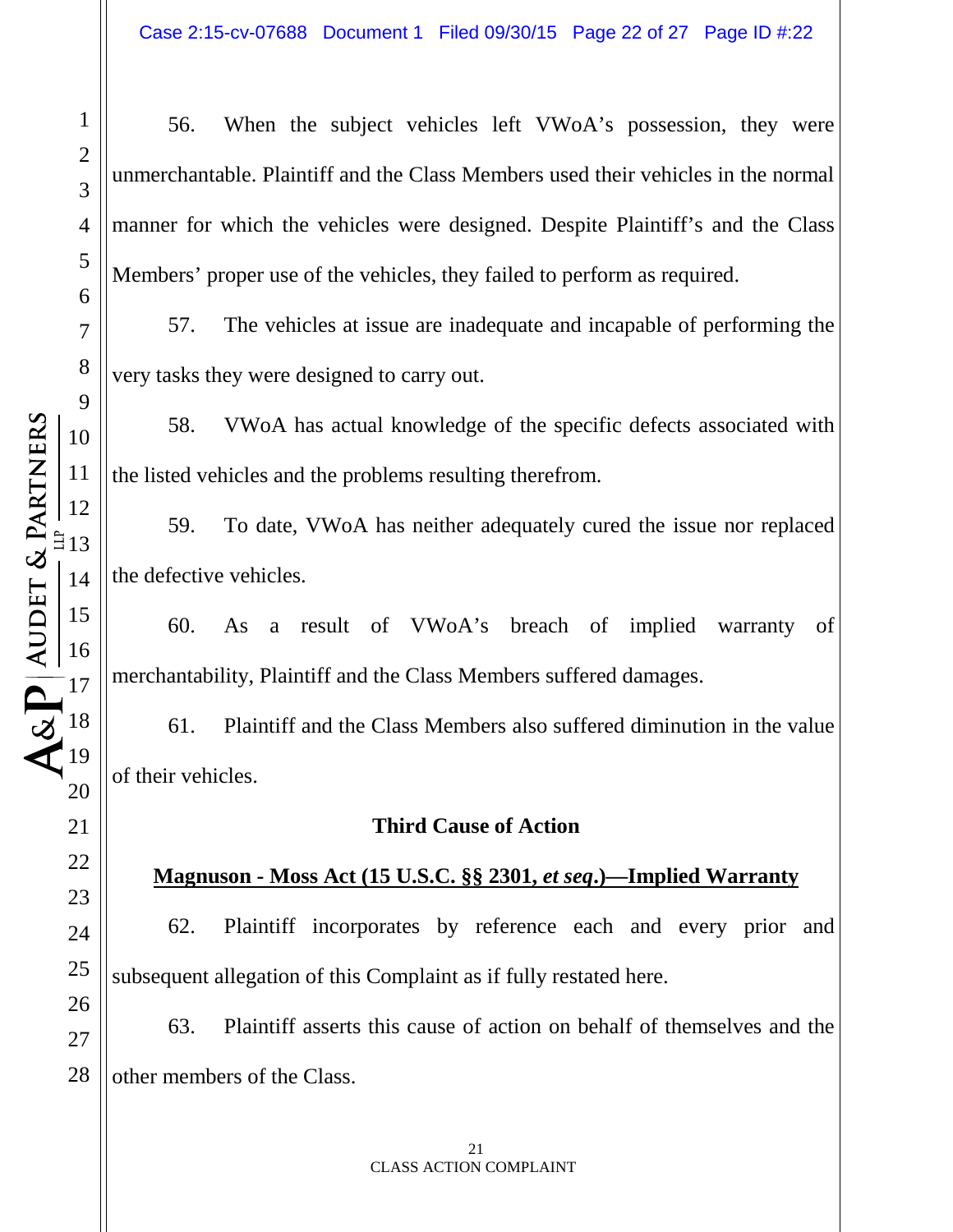64. This Court has jurisdiction to decide claims brought under 15 U.S.C. § 2301 by virtue of 28 U.S.C. § 2301(3).

65. VWoA's Affected Vehicles are a "consumer product," as that term is defined in 15 U.S.C. § 2301(1).

66. Plaintiff and the Class members are "consumers," as that term is defined in 15 U.S.C. § 2301(3).

67. VWoA is a "warrantor" and "supplier" as those terms are defined in 15 U.S.C. § 2301(4) and (5).

68. 15 U.S.C. § 2310(d)(1) provides a cause of action for any consumer who is damaged by the failure of a warrantor to comply with an implied warranty.

69. VWoA provided Plaintiff and Class members with "implied warranties," as that term is defined in 15 U.S.C. § 2301(7).

70. VWoA has breached these implied warranties as described in more detail above. Without limitation, VWoA's Affected Vehicles are defective, as described above, which resulted in the problems and failures also described above.

71. By VWoA's conduct as described herein, including VWoA's knowledge of the defects inherent in the vehicles and its action, and inaction, in the face of the knowledge, VWoA has failed to comply with its obligations under its written and implied promises, warranties, and representations.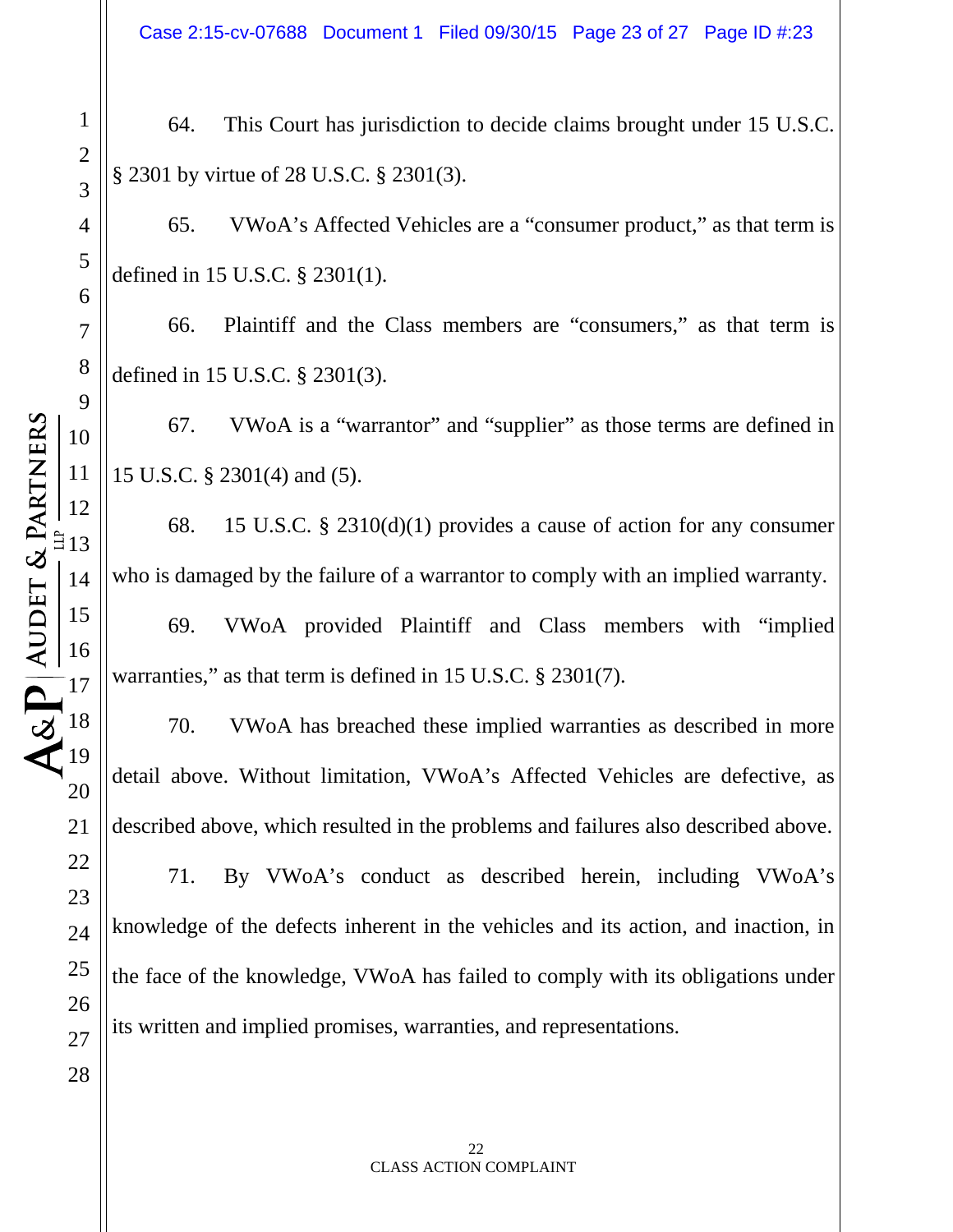72. In its capacity as a warrantor, and by the conduct described herein, any attempts by VWoA to limit the implied warranties in a manner that would exclude coverage of the defective software and systems is unconscionable and any such effort to disclaim, or otherwise limit, liability for the defective the software and supporting systems is null and void.

73. All jurisdictional prerequisites have been satisfied.

74. Plaintiff and members of the Class are in privity with VWoA in that they purchased the software from VWoA or its agents.

75. As a result of VWoA's breach of implied warranties, Plaintiff and the Nationwide Class members are entitled to revoke their acceptance of the vehicles, obtain damages and equitable relief, and obtain costs pursuant to 15 U.S.C. §2310.

# **Fourth Cause of Action**

# **Breach Of State Consumer Fraud Acts**

76. Plaintiff incorporates and realleges the allegations set forth above as if fully set forth herein.

77. Plaintiff and the Class Members are "consumers," as defined by the Consumer Fraud Acts under the laws of the fifty states.

78. VWoA is a "person" within the meaning of Consumer Fraud Acts.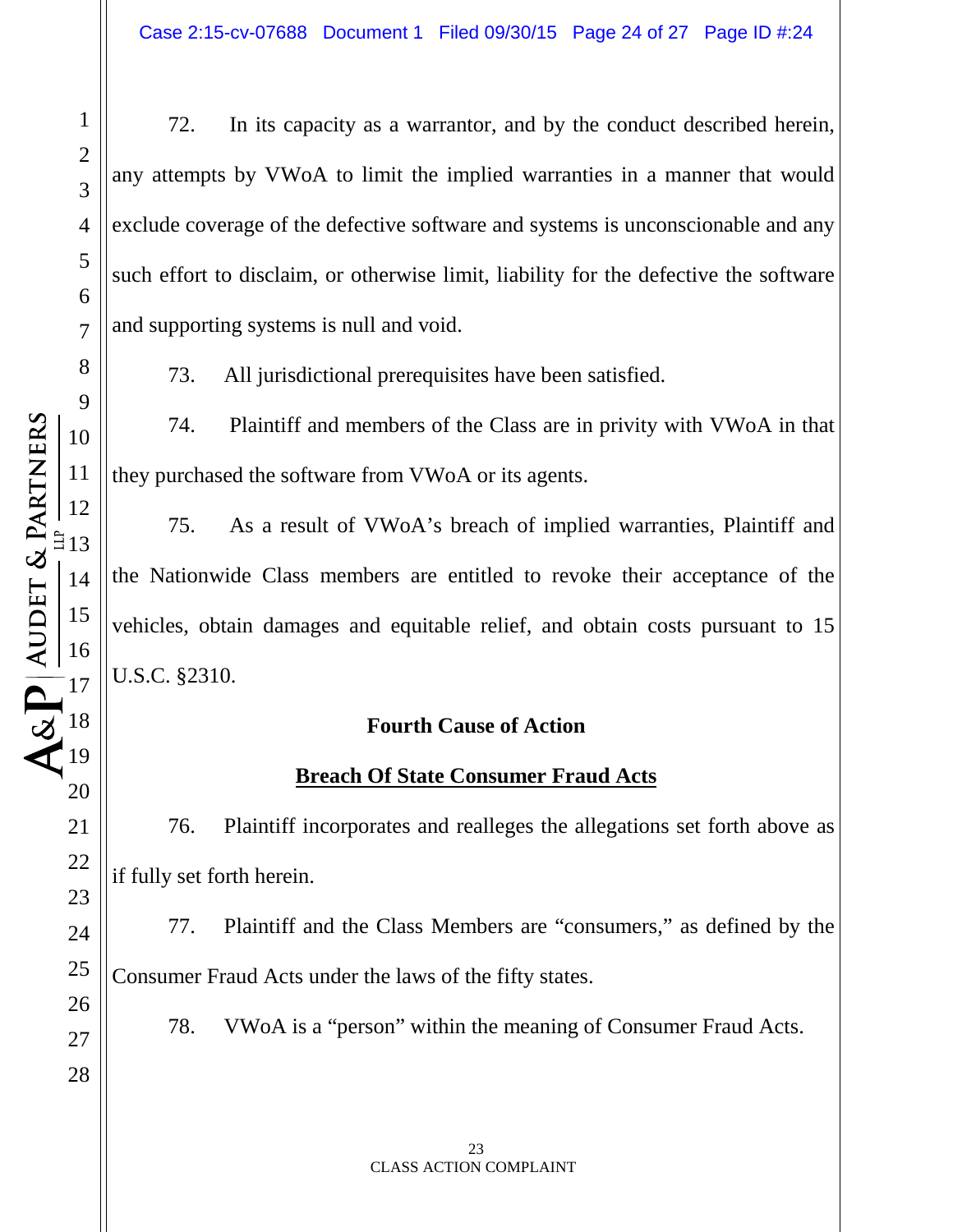1

79. VWoA's conduct, as set forth herein, occurred in the conduct of "trade or commerce" within the meaning of the Consumer Fraud Acts.

80. By failing to disclose the common root cause defects in the vehicles (and failing to properly repair the defective engines), VWoA engaged in "unfair" or "deceptive acts or practices" prohibited by the Consumer Fraud Acts.

81. VWoA intended that Plaintiff and the Class Members rely on their misrepresentations and omissions, so Plaintiff and the Class Members would purchase the vehicles. Plaintiff and the Class Members did rely on VWOA's misrepresentations and omissions when they purchased VWoA vehicles.

82. VWoA owed Plaintiff and the Class members a duty to disclose the truth of the defects.

83. Information regarding these defects is material to a reasonable consumer in deciding to purchase a vehicle and considering how much to pay for a vehicle.

84. A reasonable consumer who had known of the defective nature of the listed vehicles would not have purchased VWoA vehicles.

85. VWoA's unfair or deceptive acts, practices, misrepresentations and/or omissions were therefore likely to or had a tendency or capacity to deceive reasonable consumers about the true nature of the vehicles.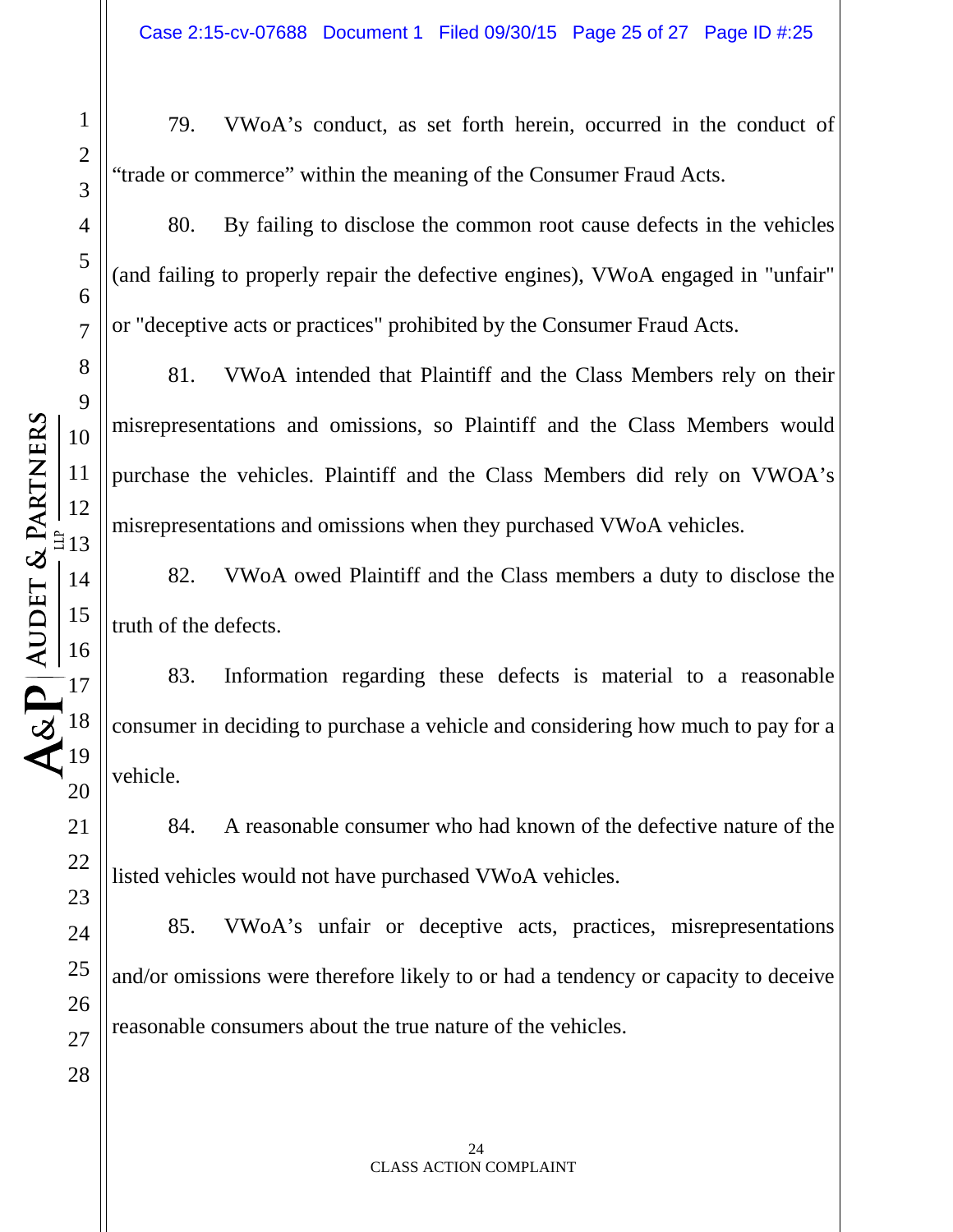1

86. As a result of the foregoing acts and omissions, VWoA violated the Consumer Fraud Acts of all jurisdictions, and Plaintiff and the Class Members suffered actual damages as described herein. These Class Members are entitled to recover such damages, together with punitive damages, equitable relief, injunctive relief, diminution of value, reasonable attorneys' fees, costs of suit, and such other relief set forth below.

### **PRAYER**

WHEREFORE, Plaintiff, individually and on behalf of all others similarly situated, pray that the Court enter judgment against VWoA, and in favor of Plaintiff and the Class Members, and to award the following relief:

A. Certification of the proposed Class and subclass under Rule 23 of the Federal Rules of Civil Procedure and appointment of Plaintiff as Class Representative and her counsel as Class Counsel;

B. A declaration that VWoA is financially responsible for notifying all Class Members of the nature of the problem, and for payment of the costs and expenses of fixing said issues;

C. An award of consequential and other damages for the acts complained of herein;

D. A determination of VWoA's liability for exemplary damages;